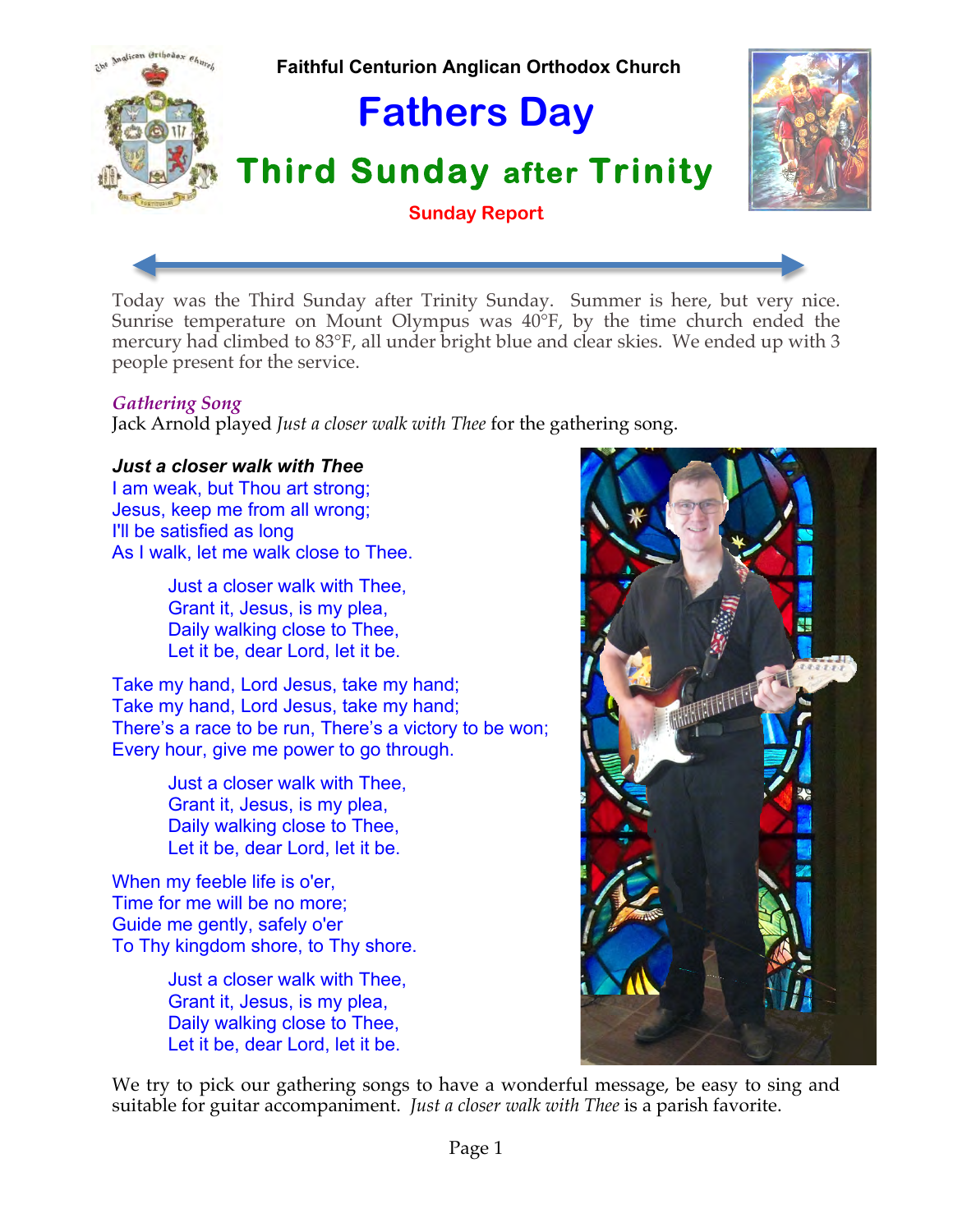## *Fathers Day*

Today we prayed for our fathers, those who are with us and those who have gone before us and brought us to this point in our lives.

Fathers Day is a day we celebrate the role of fathers in our lives. It is normally a day of joy and congratulations. But, it is more than that, it is a reminder of what a father's role should be. A father is to be the spiritual head of the family, a provider of both spiritual and earthly needs, the protector, commander, president, judge and most of all - the leader. To lead, you must be ahead of those you lead. Lead means, follow me; not, head that way. A father must live his life for his family. The role comes with privileges, but the privileges are granted only to those who fulfill the responsibilities. Those responsibilities are awesome, but the rewards incredible. Yet, as a father, I assure you, in the words of Paul, we all fall short. But that does not mean we should give up, but rather we must redouble our efforts.

I share with you a poem in a Fathers Day card I received. I can tell you I have fallen short, but it is clear from the card what I must do in the coming year:

## **Only A Dad**

Edgar A. Guest<sup>1</sup>

Only a dad with a tired face, Coming home from the daily race, Bringing little of gold or fame To show how well he has played the game; But glad in his heart that his own rejoice To see him come and to hear his voice.

Only a dad with a brood of four, One of ten million men or more Plodding along in the daily strife, Bearing the whips and the scorns of life, With never a whimper of pain or hate, For the sake of those who at home await.

Only a dad, neither rich nor proud, Merely one of the surging crowd, Toiling, striving from day to day, Facing whatever may come his way, Silent whenever the harsh condemn, And bearing it all for the love of them.

Only a dad but he gives his all, To smooth the way for his children small,

 $1$  Edgar A. Guest – 20 August 1881 – 5 August 1959

Born in Birmingham, England. He and his family moved to the United States in 1891. He worked at the Detroit Free Press in Detroit, Michigan. He started there as a copy boy then as a reporter. He had a radio show and a television series. Guest has written 11,000 poems. His sentimental and optimistic poetry are inspiring and enjoyable to read.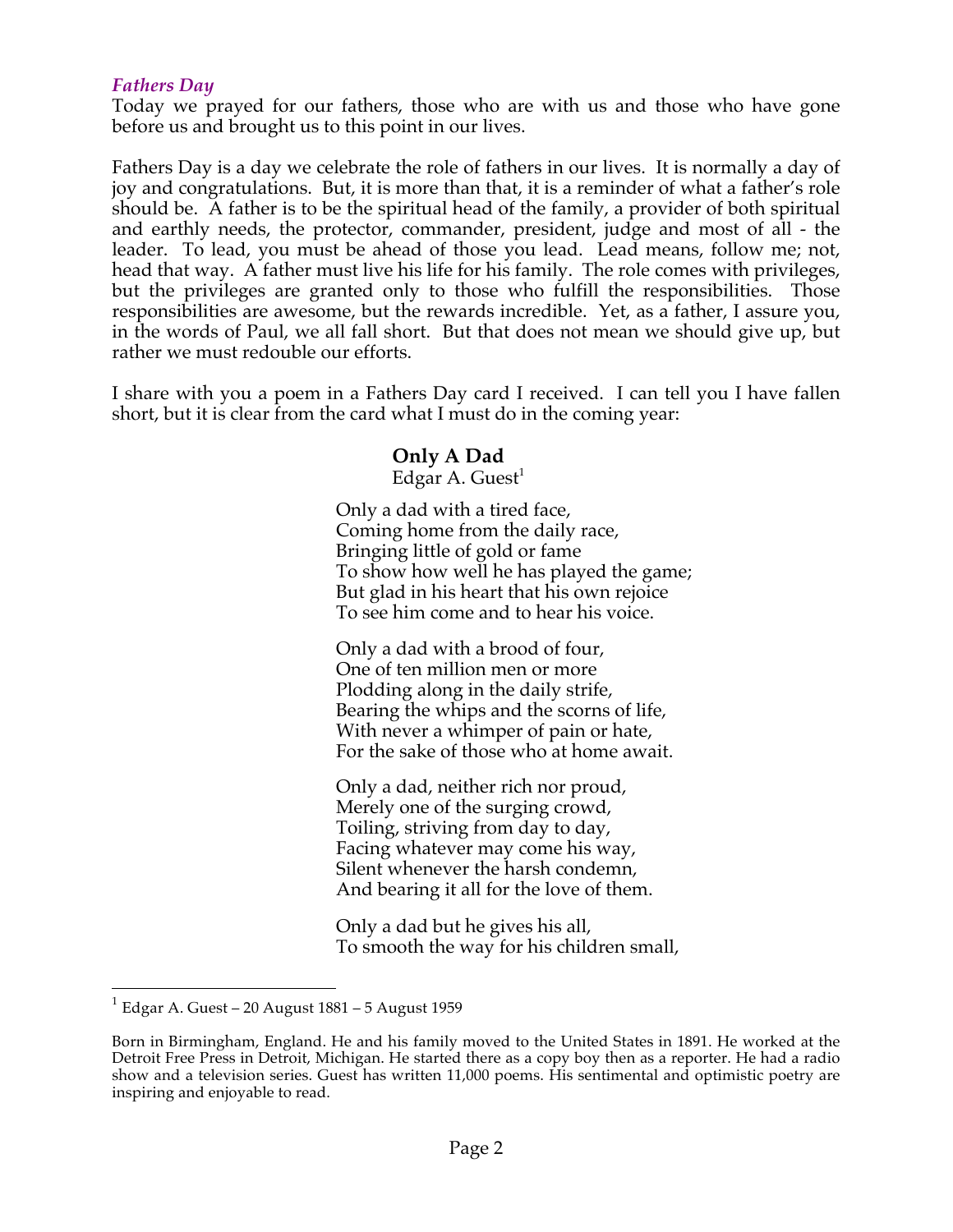Doing with courage stern and grim The deeds that his father did for him. This is the line that for him I pen: Only a dad, but the best of men.

From the book "A Heap o' Livin'" ©1916

When we remember our fathers, we remember not only those who brought us into this world, but also those who have gone before. We stand here in the present only on the shoulders of those whose actions and leadership got us here. As fathers we know we are not perfect, nor were our fathers, nor theirs. For the sins *of the fathers upon the children, and upon the children's children, unto the third and to the fourth generation*. Exodus 34.7 We need be mindful of that when we live our lives. We serve as a model for our children and grandchildren, as well as others who see our lives. Living as a father gives one greater tolerance for the errors of their fathers and an appreciation for the pressure they were under. One can only marvel at the job they did.

**AY** God grant each father the strength to live their life in a manner consistent with MAY God grant each father the strength to live their life in a manner consistent with our duty as a father, husband, brother; and to fulfill the promise we made to God and Family when we accepted the role as a father. We, each of, us fall short, but ask God God's help to meet the challenge, in the Name of our Lord and Savior Jesus Christ. *Amen*

#### God • Honor • Country • Family

#### *On Point*

Someone asked, where do the quotes come from? The answer is from the people who uttered them. But, how did you find them? Oh, that. Most are from Rev Bryan Dabney, a few from other places, but overall mostly from Bryan. He always has a few great ones to share. So, on to the On Point quotes –

Even a child is known by his doings, whether his work be pure, and whether it be right. *Proverbs 20:11*

Then were there brought unto him little children, that he should put his hands on them, and pray: and the disciples rebuked them. But Jesus said, Suffer little children, and forbid them not, to come unto me: for such is the kingdom of heaven.

*St. Matthew 19:13-14*

As ye have therefore received Christ Jesus the Lord, so walk ye in him.

*Colossians 2:6*

Education that does not begin and end in heaven is not true education.

*Douglas Wilson*

20<sup>th</sup> and 21<sup>st</sup> century American theologian and Christian Classical educator

A more certain way to attack religion is by favor, by the comforts of life, by the hope of wealth; not by what reminds one of it, but by what makes one forget it; not by what makes one indignant, but by what makes men lukewarm, when other passions act on our souls, and those which religion inspires are silent. In the matter of changing religion, State favors are stronger than penalties.

*Baron de Montesquieu* 18<sup>th</sup> century French philosopher.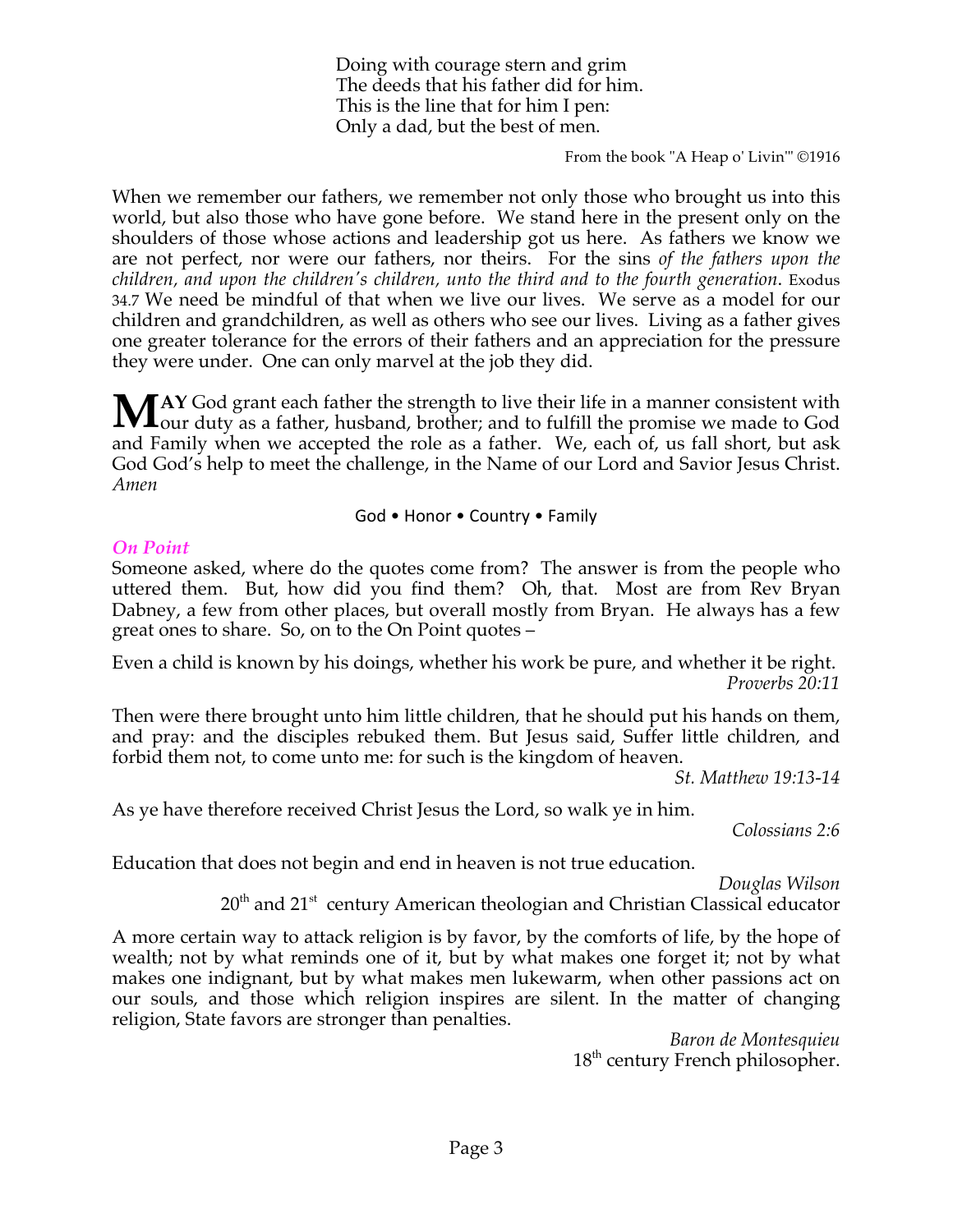There is a common, worldly kind of Christianity in this day, which many have, and think they have enough—a cheap Christianity which offends nobody, and requires no sacrifice—which costs nothing, and is worth nothing.

> *JC Ryle* 19<sup>th</sup> century Anglican bishop and author (Holiness, p. 204).

Someone should tell [the president] that 1984 is not an instruction manual.

*Steve Stockman* 21<sup>st</sup> century American congressman

We wanted a president that listened to all Americans— now we have one.

*Jay Leno*  $20<sup>th</sup>$  and  $21<sup>st</sup>$  century American comedian

Our government has kept us in a perpetual state of fear— kept us in a continuous stampede of patriotic fervor— with the cry of grave national emergency. Always there has been some terrible evil at home or some monstrous foreign power that was going to gobble us up if we did not blindly rally behind it by furnishing the exorbitant funds demanded. Yet, in retrospect, these disasters seem never to have happened, seem never to have been quite real.

> *Douglas MacArthur*  $20<sup>th</sup>$  century American general officer and hero

You get the same order of criminality from any State to which you give power to exercise it; and whatever power you give the State to do things FOR you carries with it the equivalent power to do things TO you.

Albert Jay Nock  $20<sup>th</sup>$  century political commentator

## *Propers*

Each Sunday there are Propers: special prayers and readings from the Bible. There is a Collect for the Day; that is a single thought prayer, most written either before the refounding of the Church of England in the 1540s or written by Bishop Thomas Cranmer, the first Archbishop of Canterbury after the re-founding.

The Collect for the Day is to be read on Sunday and during Morning and Evening Prayer until the next Sunday. The Epistle is normally a reading from one of the various Epistles, or letters, in the New Testament. The Gospel is a reading from one of the Holy Gospels, Matthew, Mark, Luke and John. The Collect is said by the minister as a prayer, the Epistle can be read by either a designated reader (as we do in our church) or by one of the ministers and the Holy Gospel, which during the church service is read by an ordained minister.

The propers are the same each year, except if a Red Letter Feast, that is one with propers in the prayerbook, falls on a Sunday, then those propers are to be read instead, except in a White Season, where it is put off. Red Letter Feasts, so called because in the Altar Prayerbooks the titles are in red, are special days. Most of the Red Letter Feasts are dedicated to early saints instrumental in the development of the church, others to special events. Some days are particularly special and the Collect for that day is to be used for an octave (eight days) or an entire season, like Advent or Lent.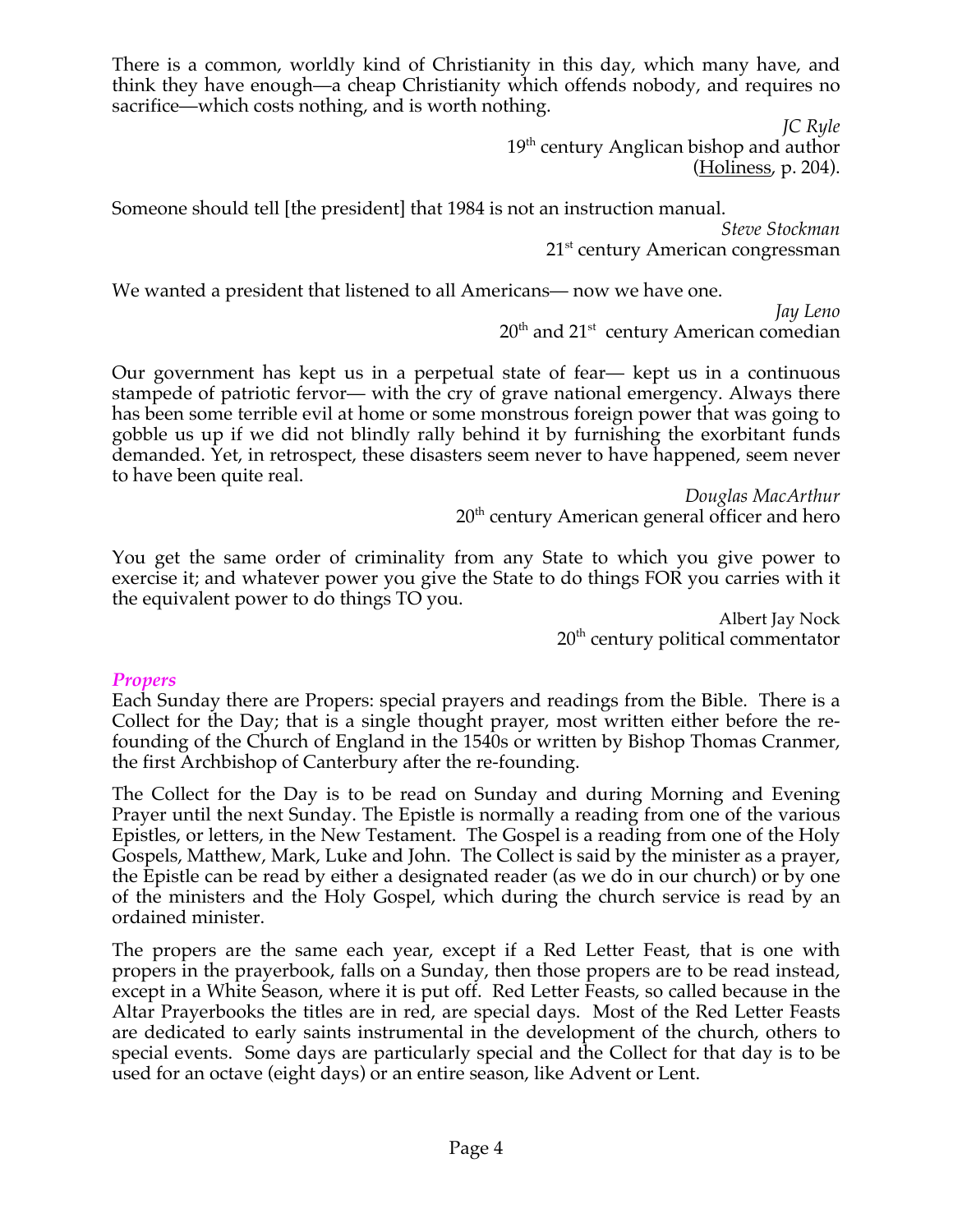The Propers for today are found on Page 192-193, with the Collect first:

#### Third Sunday after Trinity. *The Collect.*

LORD, we beseech thee mercifully to hear us; and grant that we, to whom thou hast given an hearty desire to pray, may, by thy mighty aid, be defended and comforted in all dangers and adversities; through Jesus Christ our Lord. *Amen.* **O**

Dru Arnold read the Epistle, which came from the Fifth Chapter of St. Peter's First

Epistle, beginning at the Fifth Verse. Peter tells us to not be proud of what we have been given, rather to use those gifts to the benefit of those around us. We should ask God to carry our concerns and worries so that we might to the tasks set before us.

We must pay attention to the world around us and take care not to fall prey to the devil, for he is constantly looking for ways to help us drift off our path towards heaven. You must understand that other Christians come from the same pool you do, same pool you do, humanity, they have the same frailties and problems you do. Hang in there and do your very best, God will take care of you in the end. There are none so poor as cannot purchase a noble death. Never forget that.

Trust in God and dread naught.



LL of you be subject one to another, and be clothed with humility: for God resisteth the proud, and giveth grace to the humble. Humble yourselves  $\blacktriangle$  therefore under the mighty hand of God, that he may exalt you in due time: LL of you be subject one to another, and be clothed with humility: for God resisteth the proud, and giveth grace to the humble. Humble yourselves therefore under the mighty hand of God, that he may exalt you in due time: c adversary the devil, as a roaring lion, walketh about, seeking whom he may devour: whom resist stedfast in the faith, knowing that the same afflictions are accomplished in your brethren that are in the world. But the God of all grace, who hath called us unto his eternal glory by Christ Jesus, after that ye have suffered a while, make you perfect, stablish, strengthen, settle you. To him be glory and dominion for ever and ever. *Amen.*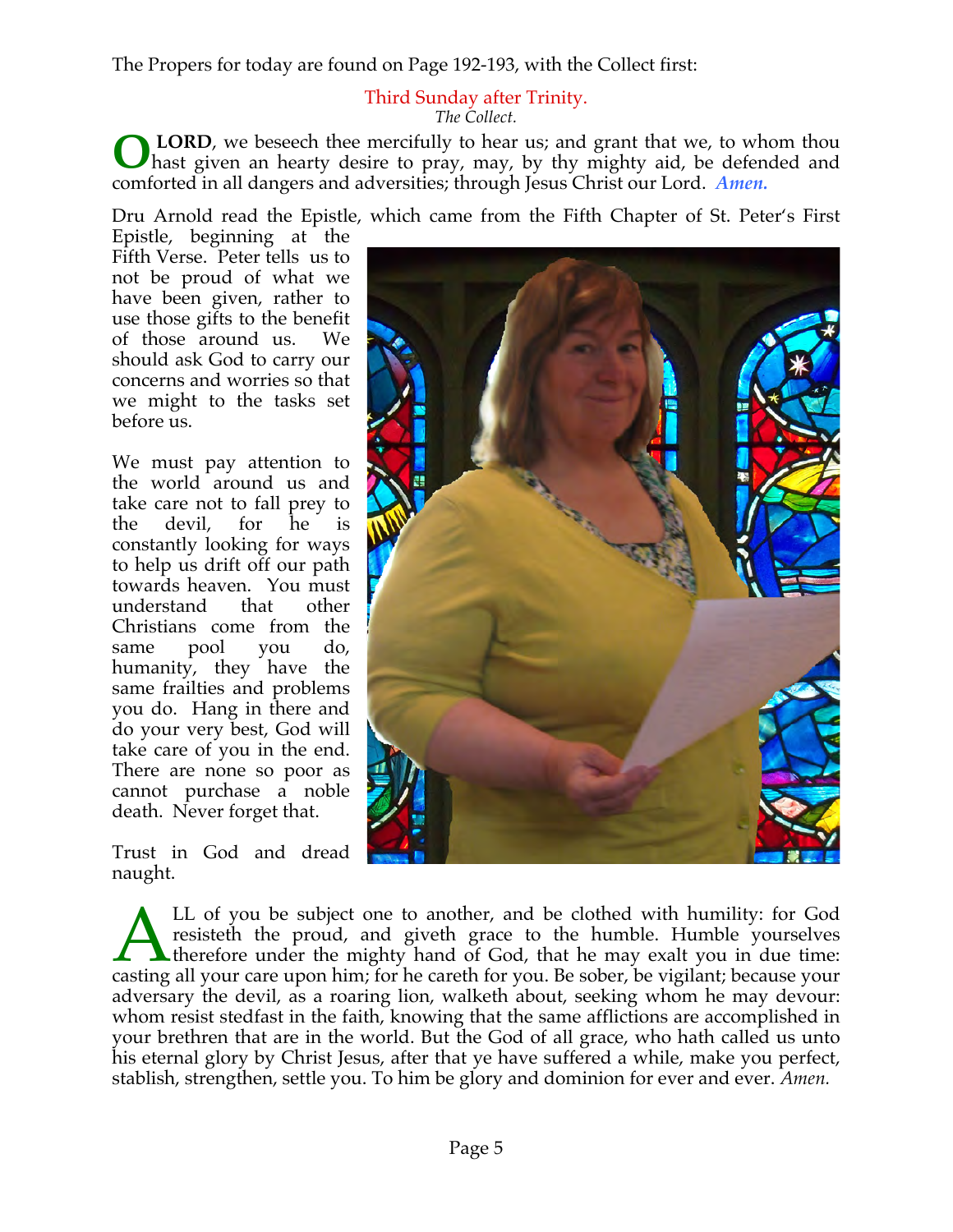Dru reads a portion of the Bible every morning to Hap, this past week she read Luke, Chapter 19. How could we not sing this for a gradual hymn?



# **Zacchaeus was a wee little man**

Zacchaeus was a wee little man, and a wee little man was he. He climbed up in a sycamore tree For the Lord he wanted to see.

And when the Savior passed that way He looked up in the tree. And said, 'Zacchaeus, you come down! For I'm going to your house today! For I'm going to your house today!

Zacchaeus knew that he'd done wrong, and sorry for his sins was he. Lord to the poor I'll give one half Of all my goods, said he.

And if I've cheated anyone Four times will I repay And Jesus said: Salvation has come to you. I have come to seek and save I have come to seek and save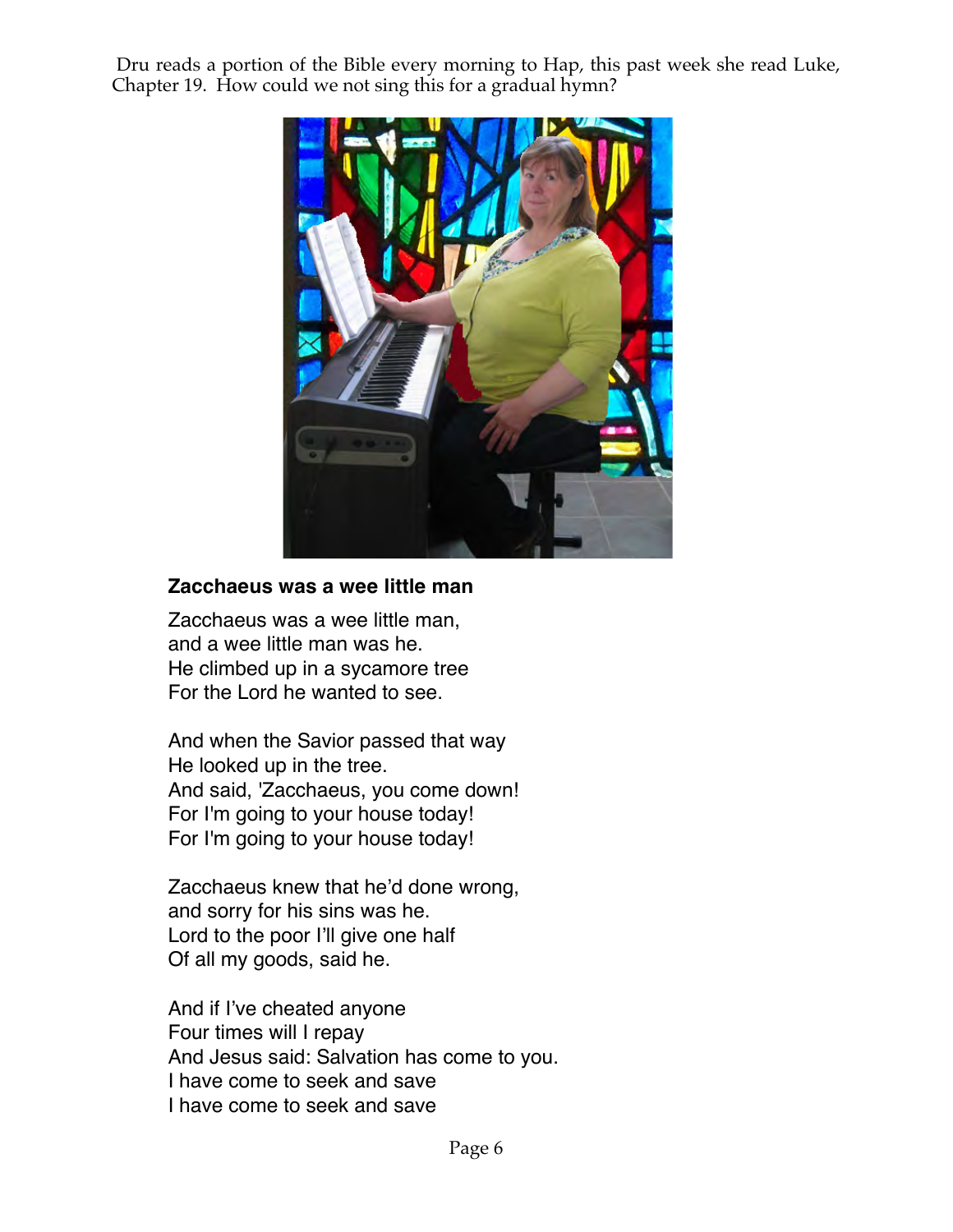Today's Gospel started in the Fifteenth Chapter of the Gospel according to St. Luke,

beginning at the First Verse. This is a story of Jesus, rather than one of his stories. The Pharisees were appalled that those who were particularly sinners in their very qualified eyes were attracted to Jesus and even worse, he talked to them, even breaking bread with them. To the Pharisees, Jesus told the story of the shepherd who loses a sheep and searches for it. When he finds it he carries it back to the flock on his shoulders. He goes on to tell the story of the woman who loses a piece of silver and turns her house inside out to find it. That story ends in a very interesting word play in English, "Rejoice



with me; for I have found the piece (peace) which I had lost." Jesus ends the story with, "there is joy in the presence of the angels of God over one sinner that repenteth." Having said that, there is also joy when we do not sin, but choose God's way. And we enjoy it more also.

**HEN** drew near unto him all the publicans and sinners for to hear him. And the Pharisees and scribes murmured, saying, This man receiveth sinners, and eateth with them. And he spake this parable unto them saying, What man of you, having THEN drew near unto him all the publicans and sinners for to hear him. And the Pharisees and scribes murmured, saying, This man receiveth sinners, and eateth with them. And he spake this parable unto them saying, What man wilderness, and go after that which is lost, until he find it? And when he hath found it, he layeth it on his shoulders, rejoicing. And when he cometh home, he calleth together his friends and neighbours, saying unto them, Rejoice with me; for I have found my sheep which was lost. I say unto you, that likewise joy shall be in heaven over one sinner that repenteth, more than over ninety and nine just persons, which need no repentance. Either what woman having ten pieces of silver, if she lose one piece, doth not light a candle, and sweep the house, and seek diligently till she find it? And when she hath found it, she calleth her friends and her neighbours together, saying, Rejoice with me; for I have found the piece which I had lost. Likewise, I say unto you, there is joy in the presence of the angels of God over one sinner that repenteth.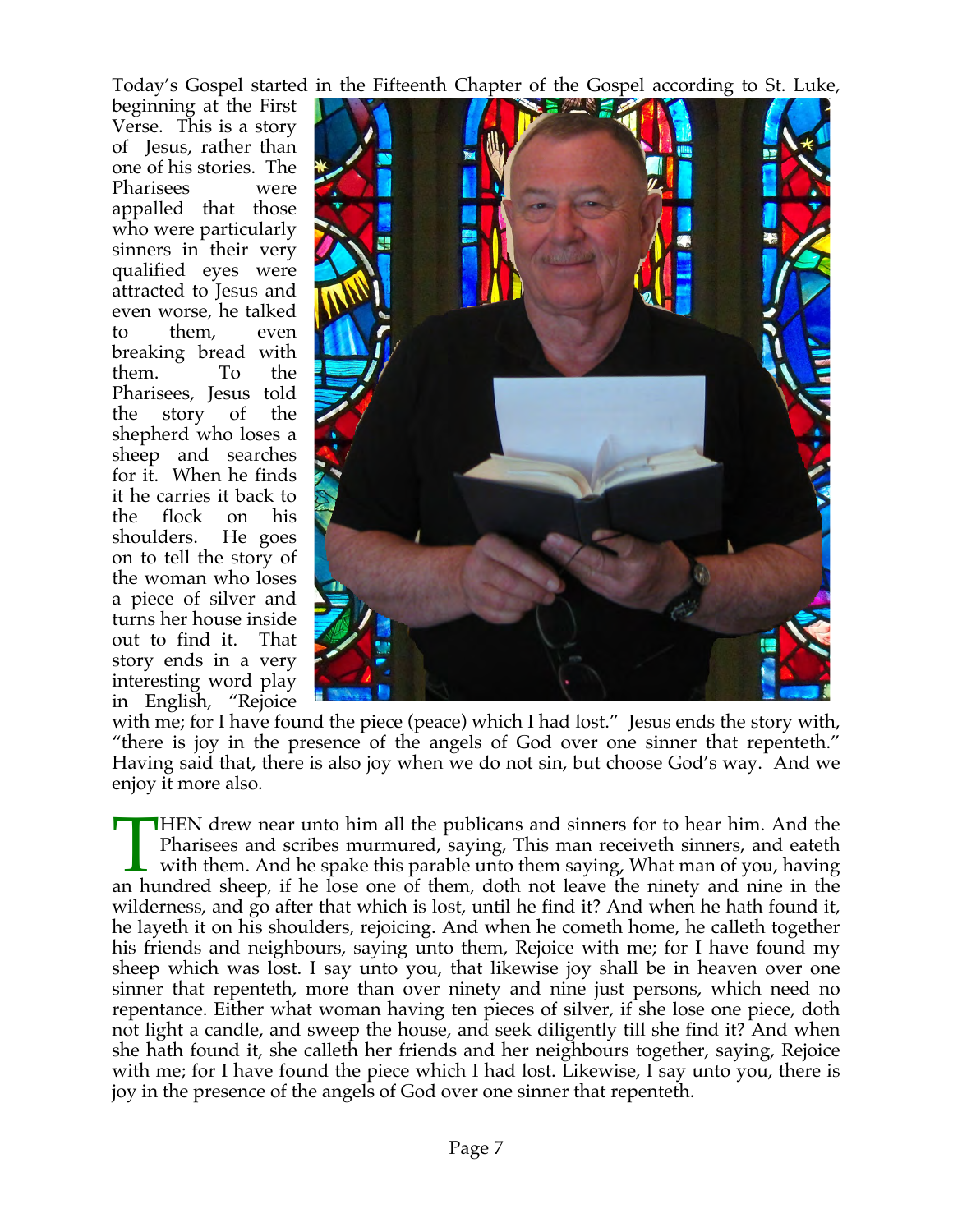#### *Sermon – Reverend Deacon Jack Arnold - Time and Action* Today's sermon brought the Collect, Epistle and Gospel together and is partly

contained in the forewords above.

Consider these words from the Collect:

… hear us; and grant that we, to whom thou hast given an hearty desire to pray, may, by thy mighty aid, be defended and comforted in all dangers and adversities …

The Collect starts as they often do by asking God to hear us. This is rather odd a thing to ask as He hears us all the time, the problem is that when we need His Help we so rarely ask, then when He answers, we will not hear Him. That being said, when we do accept the Holy Ghost's Help to pray, we can expect to receive spiritual, mental and physical comfort from God. But, as the old radio talk show personality Bruce Williams was fond of saying, "If you don't ask, you don't get." So, ask.

When we ask for help and get it, we get great results. But, when we get those results, who should really get the credit? As Peter tells us in

his epistle, we should not spend or time being proud of what we have been given, rather we should use those gifts to the benefit of those around us. We could use the time we spend bragging about our talents more productively, such as using them to further His glory and Word in this world. And, when we have troubles, we should bring them to Him and ask God to carry our concerns and worries so that we might tend to the tasks set before us. We cannot do this mission alone, we desperately need His help at all times, which is something everybody struggles with. But we must ask His help and be willing to listen to what he says.

We must pay attention to the world around us and take care not to fall prey to the devil, for he is constantly looking for ways to help us drift off our path towards heaven. We must keep situational awareness at all times, so we do not fall into any of his traps that he has laid out for us. You must understand that other Christians come from the same pool you do, humanity, they have the same frailties and problems you do. The word pictures painted of "your adversary the devil, as a roaring lion, walketh about, seeking whom he may devour" is both vivid and true!

Hang in there and do your very best, God will take care of you in the end. There are none so poor as cannot purchase a noble death. Never forget that.

Trust in God and dread naught.

When Saint Luke tells that Jesus not only talked to "sinners" but broke bread and ate with them, he related a story that was a particular concern to the Pharisees. They were quite appalled that those who were particularly sinners in their very qualified eyes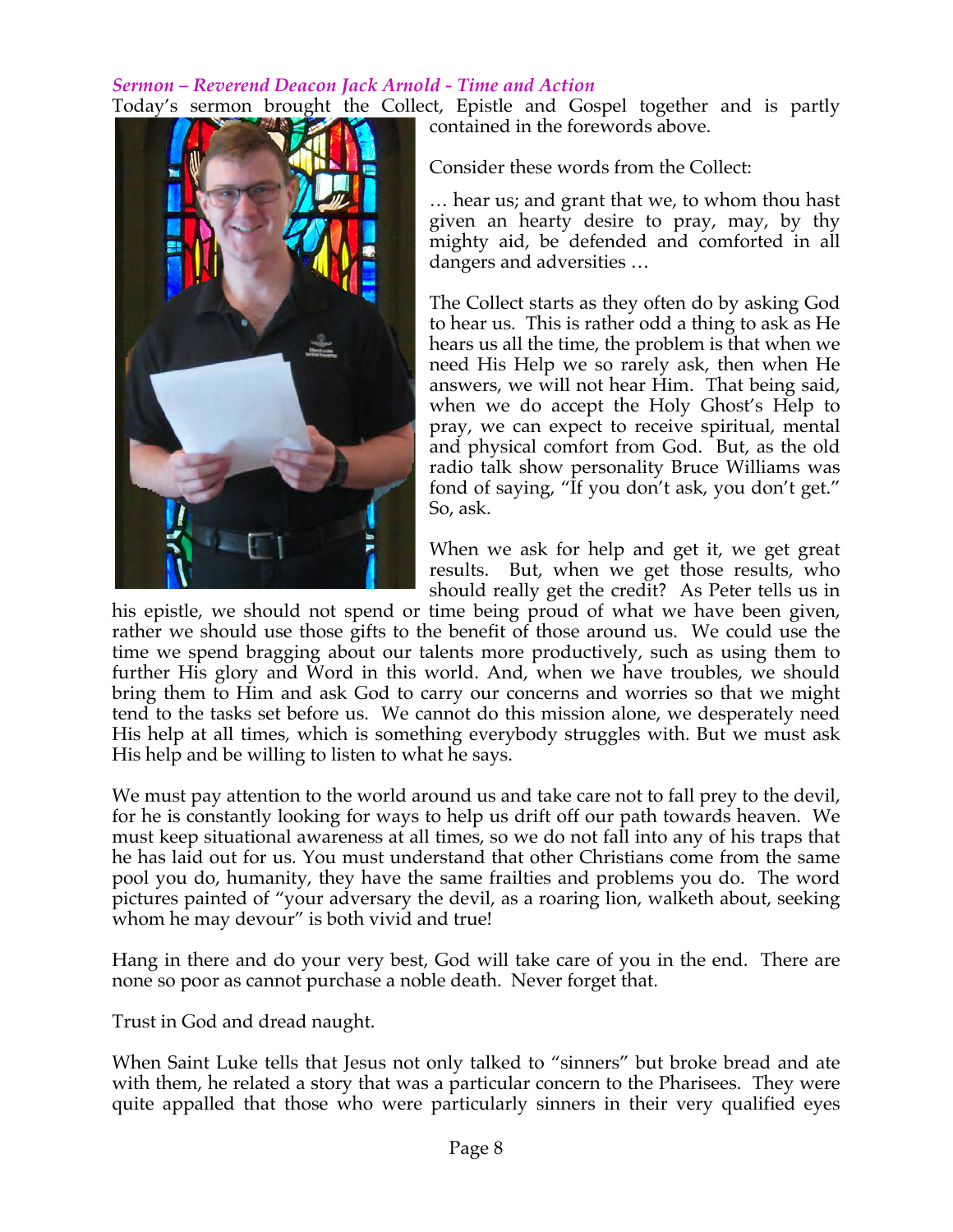were attracted to Jesus. They knew a sinner when they saw one (except in the mirror) and were quite certain sinners would never get in to heaven. But, not only did Jesus appeal to the sinners, He even talked to them. My goodness, He went so far as to break bread with them and engage them in conversation at meat!

With a clear view of the inner most thoughts of their hearts, Jesus the Pharisees the story of the shepherd who loses a sheep and searches for it. When he finds it he carries it back to the flock on his shoulders. He goes on to tell the story of the woman who loses a piece of silver and turns her house inside out to find it. That story ends in a very interesting word play in English, "Rejoice with me; for I have found the piece (peace) which I had lost." Jesus ends the story with, "there is joy in the presence of the angels of God over one sinner that repenteth." Having said that, there is also joy when we do not sin, but choose God's way. And we enjoy it more also. So it is preferable if we do not sin in the first place, but if we can't do that, then God finds joy when we truly repent and turn back to Him and ask for His help and be willing to listen.

Notice Jesus' actions when He finds a lost sheep, He carries it back to the flock on His shoulders with a smile on His face.

Heaven is at the end of an uphill trail. The easy downhill trail does not lead to the summit.

The time is now, not tomorrow. The time has come, indeed. How will you ACT?

It is by our actions we are known.

# **Be of God - Live of God - Act of God**

# *Bishop Dennis Campbell's Sermon*

Bishop Dennis is a brilliant speaker. He is able to take biblical precepts and make them



perfectly understandable, even to me. Oft he provides the text of his sermons and I take the utmost pleasure in passing them on:

> **Christians Pray** Psalm 145, Jeremiah 31:1-14. Matthew 9:9-13 Third Sunday after Trinity June 16, 2013

 What do Christians do? That has been the subject of the sermons for the past two weeks, and we could

summarize them by saying, "Christians Love," and "Christians Believe." Today we continue to look at what Christians do, and today's sermon is, "Christians Pray."

But saying, "Christians Pray," leads us to another important question, why do Christians pray? We pray because the Bible tells us to. "Pray for the peace of Jerusalem," says Psalm 122:6. "Pray for them which despitefully use you," said our Lord in the Sermon on the Mount (Mt. 5:44). "Watch and pray" said Christ to the disciples in Gethsemane (Mk. 14:38). "Pray for us" wrote the Apostle Paul in1 Thessalonians. 3:1. Again in that same Epistle he wrote, "pray without ceasing" (5:17). And then we remember the well-beloved words of 1 Timothy 2:1-3, and 2:8;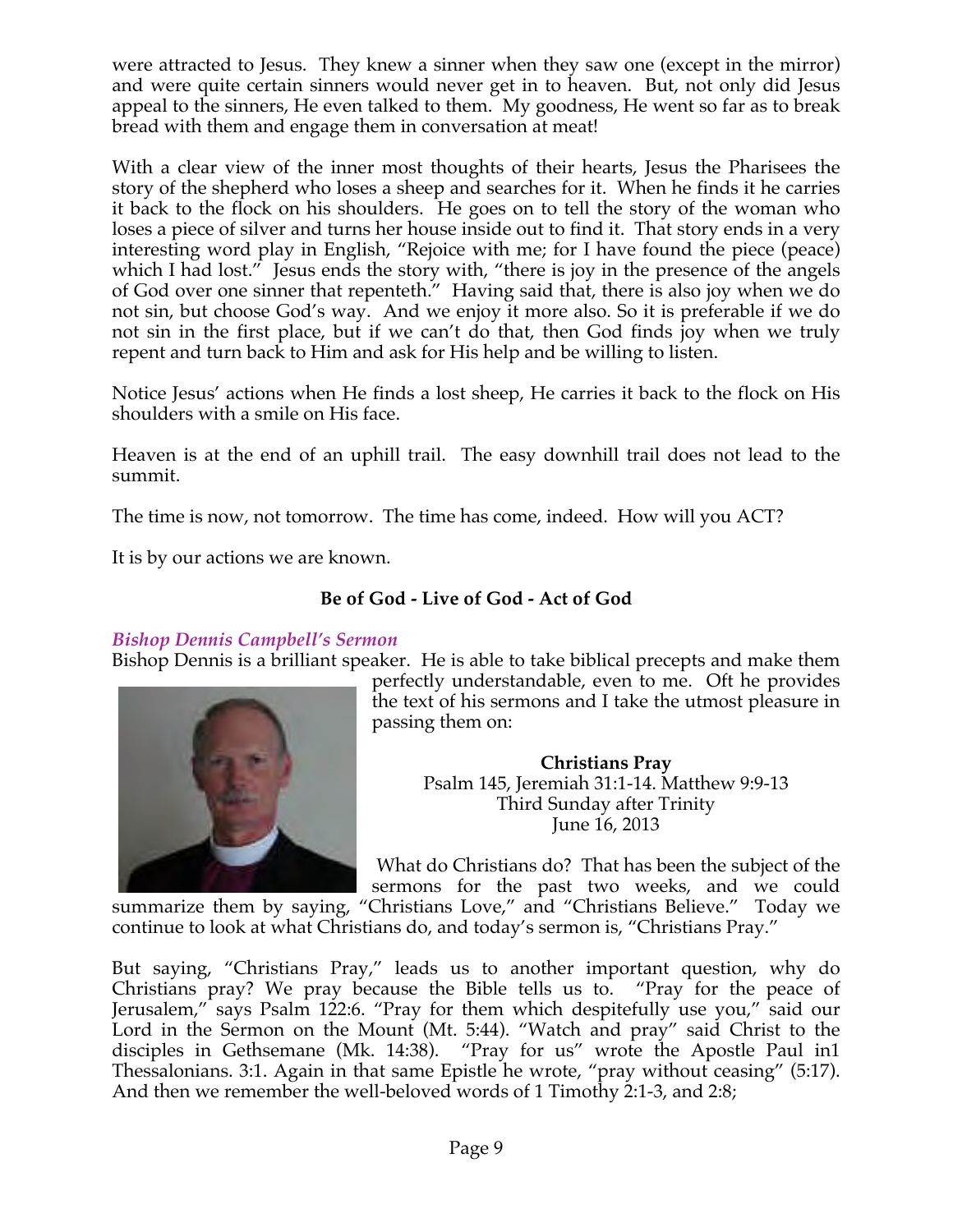"I exhort therefore that, first of all, supplications, prayers, intercessions, and giving of thanks be made for all men; for kings and for all that are in authority; that we may lead a quiet and peaceable life in all godliness and honesty. For this is good and acceptable in the sight of God our Saviour."

 "I will therefore that all men pray everywhere, lifting up holy hands, without wrath and doubting."

But we don't just pray because God tells us to. In fact, we would pray if God did not tell us to. For prayer is as natural to us as breathing. When we consider our blessings, we naturally say, "Thanks be to God." When we consider our sins, we naturally cry out, "Lord, have mercy upon us." When we face the troubles and trials of life, we naturally plead, "Lord, help us." This is so much a part of us that we almost do it automatically, and what a blessing it is to be so oriented toward God that we turn to Him automatically in these situations. So we pray because we want to pray. We are like David, who wrote, "early in the morning will I direct my prayer unto thee," and, "Evening, and morning, and at noon will I pray, and cry aloud." (Ps. 5:3, Ps. 55:18). For, "Like as the hart desireth the water-brooks, so longeth my soul after thee, O God. My soul is athirst for God, yea, even for the living God" (Ps. 42:1-2). "How amiable are thy dwellings, thou Lord of hosts! My soul hath a desire and longing to enter into the courts of the Lord; my heart and my flesh rejoice in the living God" (Ps. 84:1-2). We pray, because we long for God.

But prayer would be meaningless if God did not care about us. So, prayer is based upon the character and nature of God, who is revealed in the Bible as the One who loves us and gave Himself for us "to be the propitiation for our sins." In a sense, these words from 1 John 4:10 summarise all that we have been looking at since Advent. They summarise all that we believe about God. They express the heart of the Christian faith. God loves us and gave His Son on the cross to be the bearer of and payment for our sins. Everything we do as Christians is based on this one supreme act of God's selfgiving, self-sacrificing love. Everything we do is, or should be, our response of loving faith, trust, and obedience to this One who loved us so much "He gave His only begotten son, that whosoever believeth in him should not perish, but have everlasting life."

If we look back into this morning's reading from Jeremiah 31, we see this was as true in the Old Testament as it is in the New; that the entire life of faith has always been based on the loving acts of God, who forgives sin and seeks fellowship with His people. "I have loved thee with an everlasting love," God says in Jeremiah 31:3. "I will build thee, and thou shalt be built" He says in verse 4. These words were given to the Jews in the context of their wars with the Babylonians, which resulted in the destruction of Israel, the sack of Jerusalem, and the Jews being forcefully moved to Babylon where they lived in captivity for fifty years. The Bible makes it very clear that God allowed this to happen because Israel had forsaken Him. But that was not the end of Israel, nor of the love of God for the Jews. He promised to restore them to their home, to rebuild their land and city. He says He will "bring them from the north country, and gather them from the coasts of the earth…, and "a great company shall return." "There is hope in thine end, saith the Lord, that thy children shall come again to their own border."

Why will God bring them back to Jerusalem? Why will He bless them with joy and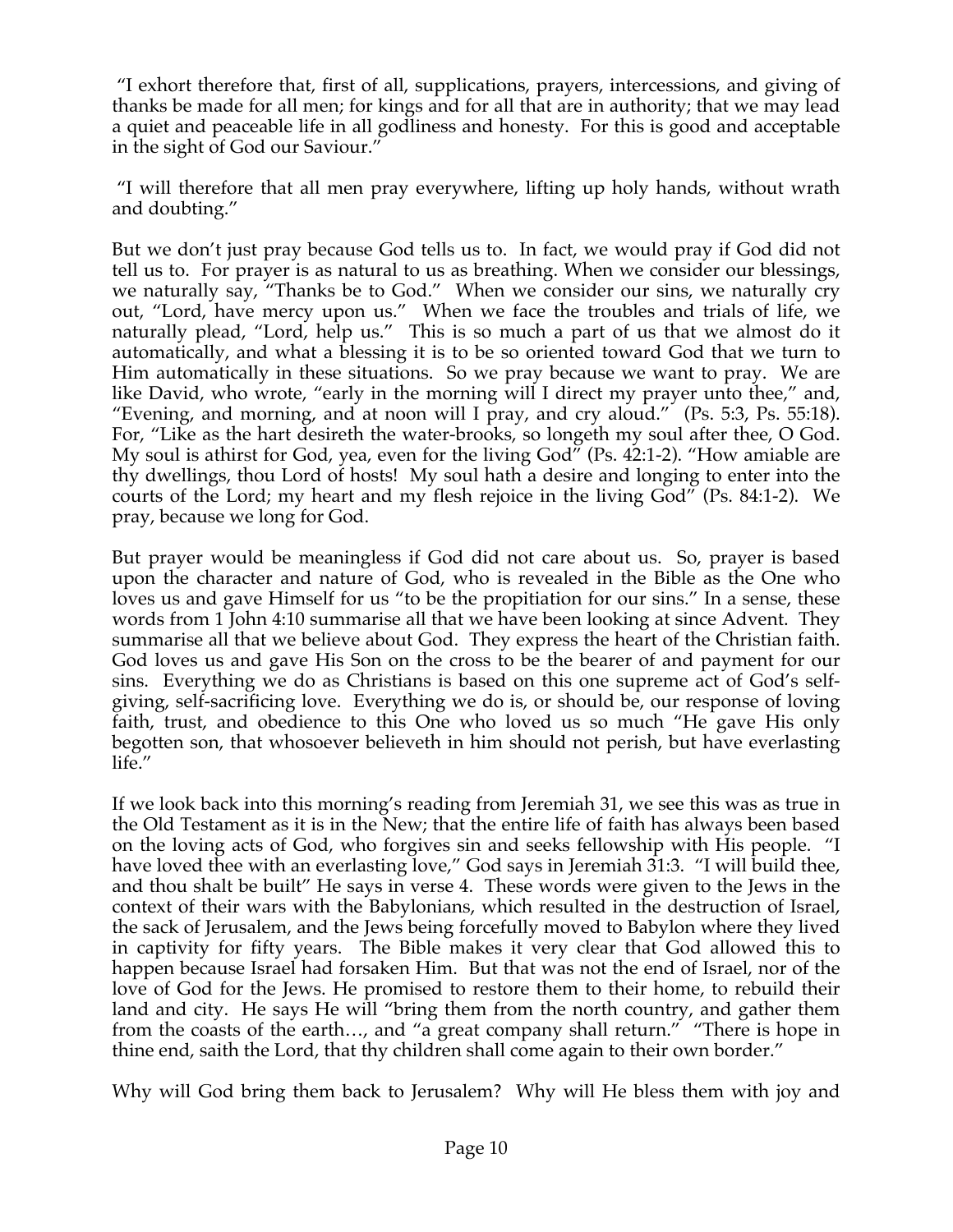peace? Not because they deserve it. Not because they have been holy and righteous. If they had been righteous they would never have suffered defeat by the Babylonians. But the Bible says time after time that they were sinners against God, and failed to keep the covenant He had made with them. And they were no more righteous after their captivity than before. There was no great revival of Biblical faith among the Jews in Babylon. There was no great turning to holiness and Godliness of life. The Jews continued on as they always had. God saved them out of Babylon for the same reason He saved them out of Egypt, because He chose to love them in spite of their unlovableness. In other words, they were saved by the grace of God, not by their own works of righteousness.

It was because God saved them by His grace that they were to turn to Him. It was because He loved them that they were to love Him. Their life of faith, their keeping of His commandments, their turning to and keeping His covenant with them was all to be based on His grace. It was to be their response of love to His act of love.

So here is the point I am trying to make today. Christians pray because we are responding to God's love. Christians pray because we believe God cares enough about us to act on our behalf. And we believe He cares about us because we see that He sent Christ to the cross to bear and pay for our sins. Once a person really believes his sins have separated him from God and made him worthy of the eternal wrath of God in hell, he cannot help praying to God for mercy. Once a person truly believes Christ suffered the wrath of God for his sins, and gives him Heaven as a free gift of grace, he cannot help praying to God in loving faith. That is why Christians pray.

-- +Dennis Campbell Bishop, Anglican Orthodox Church Diocese of Virginia Rector, Holy Trinity Anglican Orthodox Church Powhatan, Virginia www.HolyTrinityAnglicanOrthodoxChurch.org www.lifeinthescriptures.blogspot.com

# *Rev Bryan Dabney of Saint John's Sunday Sermon*

We are fortunate to have Bryan's Sunday Sermon. If you want people to come to The



Truth, you have to speak the truth, expouse the truth and live the truth. This is really a good piece and I commend it to your careful reading.

# **Third Sunday after Trinity**

Halley's Bible Handbook (p. 332) reads as follows regarding chapter 34 of Ezekiel: "Responsibility for the captivity of Israel is here laid

directly at the door of the greedy and cruel kings and priests who had exploited and led astray the people. Against this background Ezekiel sees a vision of the Future Shepherd of God's people in the Coming Messiah, under whom they shall never more suffer, and `there shall be showers of blessing'." Thus the applicable message of Ezekiel to us in our day is clear: While God expected those in leadership positions within ancient Israel to be faithful, he expects the same from those who hold offices within the body of Christ today. And as those of the Israelites who had deviated from his will were punished, so too will he deal with those who occupy positions within the churches if they are faithless to his word and commandment.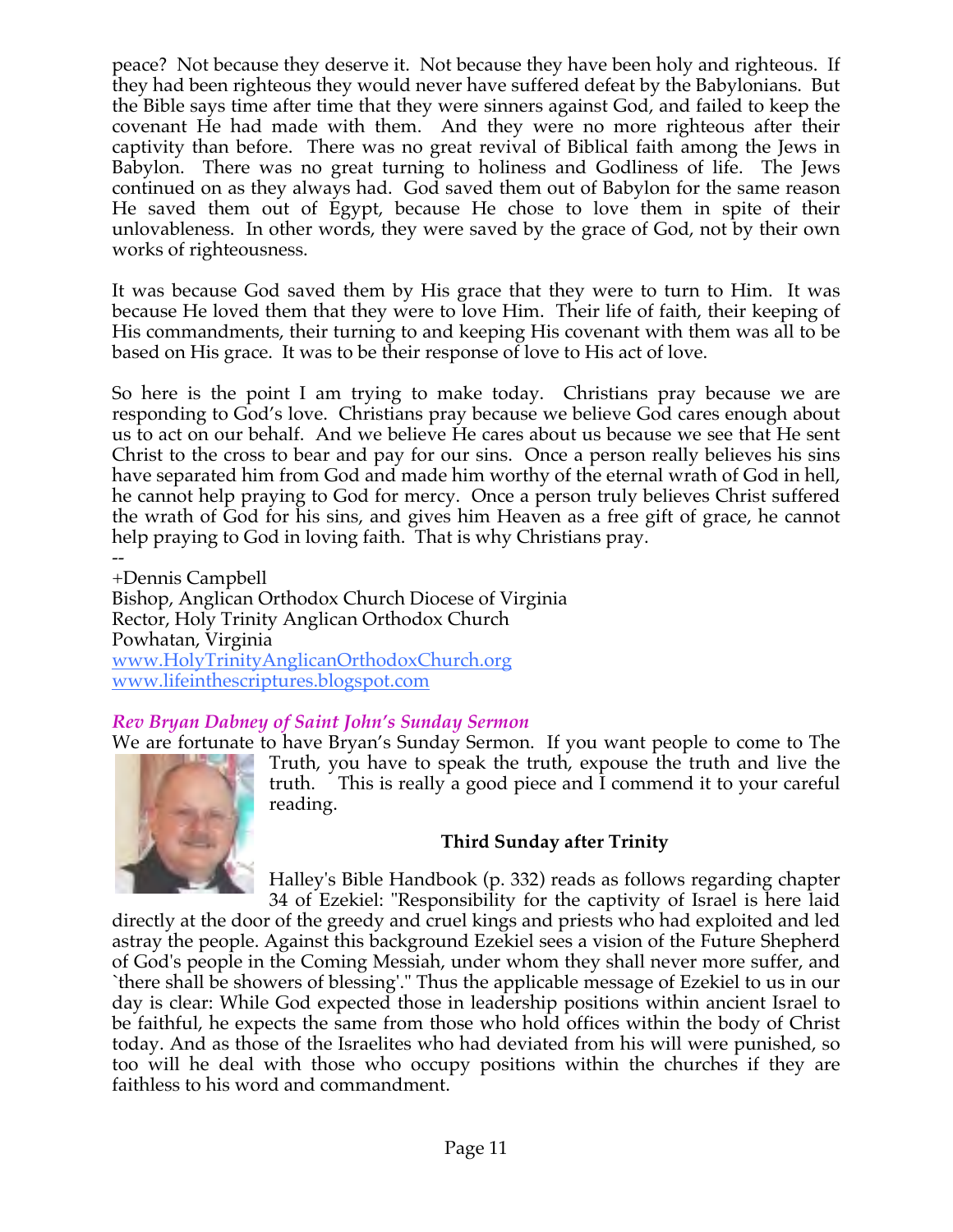Ezekiel was given of the LORD to speak against the wicked shepherds of his people, more particularly the king and the priests (34:1-2). The king was considered a shepherd because of his duty to properly administer justice and to care for the whole of the land as God's steward. The priests were charged with leading the people in their worship as well as instructing them concerning the very laws of God. But they had been looking out for their own interests rather than the interests of those in their charge, and as a result the LORD gave the prophet to proclaim, Woe be the shepherds of Israel that do feed themselves! should not the shepherds feed the flock? Ye eat the fat, and ye clothe you with wool, ye kill them that are fed: be ye feed not the flock. The diseased have ye not strengthened, neither have ye bound up that which was broken, neither have ye brought again that which was driven away, neither have ye sought that which was lost; but with force and with cruelty have ye ruled them. And they were scattered, because there was no shepherd: and they became meat to all the beasts of the field, when they were scattered (vv.2-5).

The prophet Malachi was given a similar message that was specifically aimed at the priests: And now, O ye priests, this commandment is for you. If ye will not hear, and if ye will not lay it to heart, to give glory unto my name, saith the LORD of hosts, I will even send a curse upon you, and I will curse your blessings: yea I have cursed them already, because ye do not lay it to heart... For the priest's lips should keep knowledge, and they should see the law at his mouth: for he is the messenger of the LORD of hosts. But ye are departed out of the way; ye have caused many to stumble at the law; ye have corrupted the covenant of Levi, saith the LORD of hosts (2:1-8). It seems that even after the dispersal of 70 years, the Levite clan had fallen again into the same sort of behaviors as they had engaged in prior to their exile in 586 BC.

Let us also consider the words of our Lord as per our gospel lesson (St. Luke 15:1-10) wherein he reminded his hearers that there is more joy in heaven over those sinners who came to repentance than over those who thought themselves just persons which need no repentance (v.7). He also delivered a stinging critique of the religious authorities when he said, Woe unto to you, scribes and Pharisees, hypocrites! for ye shut up the kingdom of heaven against men: for ye neither go in yourselves, neither suffer ye them that are entering to go in (St. Matthew 23:13).

Our Lord expressed the same level of concern for the lost sheep in his day as the Lord GOD had done in his message to the prophet Ezekiel. The person of Christ as God made flesh did not change his mind over the centuries. As God the Son, he came to seek and save the lost. He came to bring the gift of salvation to those whose hearts were willing to be changed via repentance. And our Lord expects those in church leadership to be good shepherds and not hirelings who only care for the sheep because they are paid to look after them (St. John 10:12-13).

Returning to Ezekiel 34, God announced his judgment upon those whose solemn task had been to care for his people. He made it rather plain that he would be against those so-called shepherds and would, require my flock at their hand, and cause them to cease from feeding the flock; neither shall the shepherds feed themselves any more; for I will deliver my flock from their mouth, that they may not be meat for them (vv. 9-10). Without a doubt the crushing defeat of King Zedekiah and his administration marked the end of the kings of Judah leaving only the promise of God to reclaim his lost sheep and restore them to the land of their forefathers (vv. 11-22). The city of Jerusalem was sacked and the Temple was burned. The majority of those who survived were carted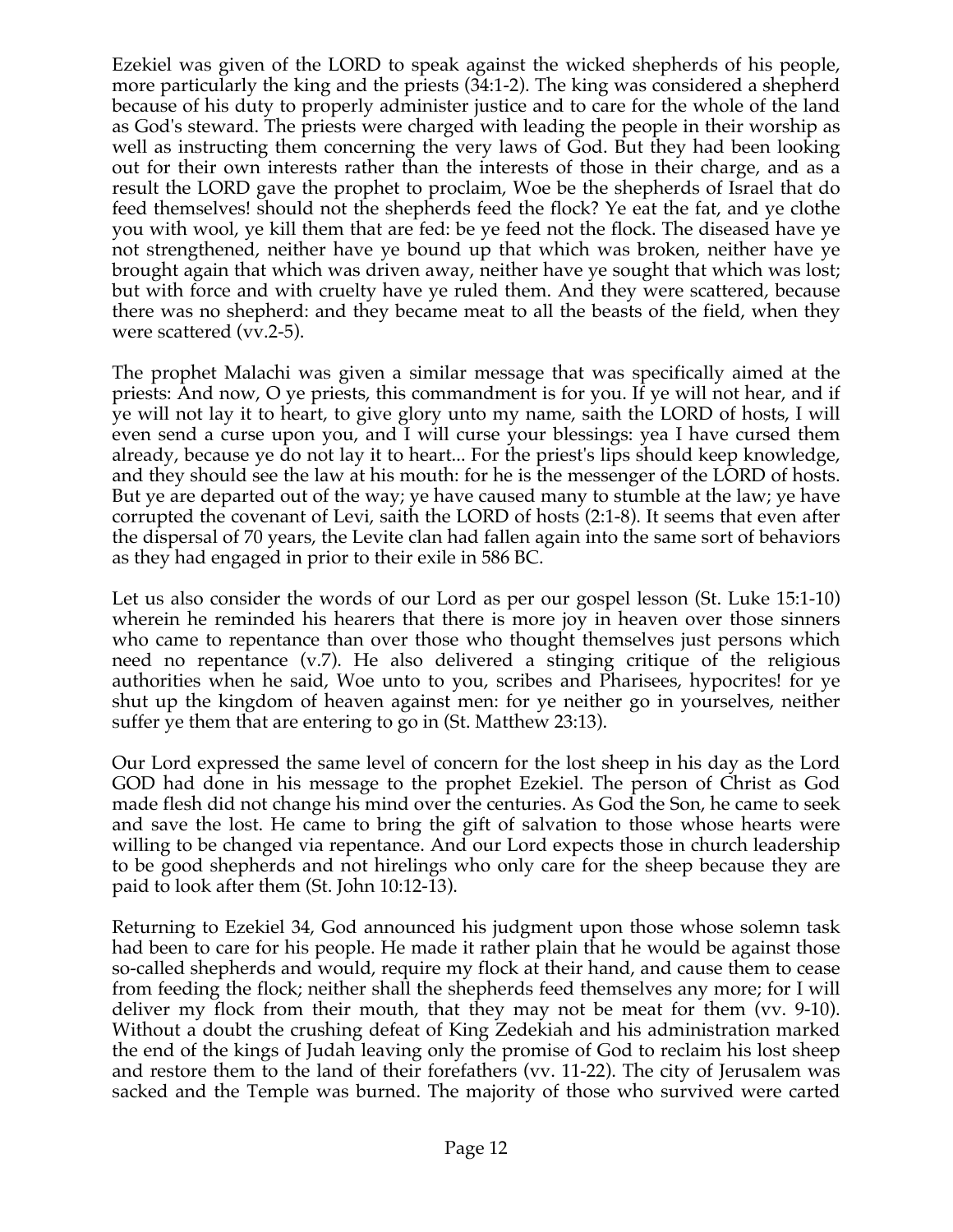away into captivity while only a small portion of the population was left behind to tend the fields for the Chaldeans.

The promise of judgment had come. All that remained of the prophecy was for God to send to the promised redemption through the Messiah. As the prophet noted, And I will set up one shepherd over them and he shall feed them, even my servant David; he shall feed them, and he shall be their shepherd... and they shall be safe in their land, and shall know that I am the LORD, when I have broken the bands of their yoke, and delivered them out of the hand of those that served themselves of them. And they shall no more be a prey to the heathen... (vv. 23-28). God informed Ezekiel that the Messiah will be a shepherd to his people much as David had been. This reference to David was made twice in two contiguous verses, and emphasized the Messiah blood connection to him in keeping with the earlier prophetic promises made in Isaiah 9:6-7 wherein it is written his name shall be called Wonderful, Counsellor, The Mighty God, The everlasting Father, The Prince of Peace. Of the increase of his government and peace there shall be no end, upon the throne of David, and upon his kingdom, to order it and to establish it with judgment and with justice from henceforth even for ever.

Sadly, the faithless shepherds of today have ignored God's word just as those kings and priests in Old Testament times had done. Our Lord warned us concerning such persons when he said, Beware of false prophets, which come to you in sheep's clothing, but inwardly they are ravening wolves (St. Matthew 7:15). What better way to gain access to the sheep fold than by posing as a sheep yourself. It is easy to assume that all that glitters is gold, but such would be a mistake. We have been warned often not to "judge a book by its cover", so too must we not judge superficially when it comes to those who are our ministers and servants within the church.

St. Paul noted in his second epistle to the Corinthians that, if our gospel be hid, it is hid to them that are lost: in whom the god of this world hath blinded the minds of them which believe not, lest the light of the glorious gospel of Christ, who is the image of God, should shine unto them (4:3-4). Indeed, the gospel is kept from these folk as they work for the adversary. Satan has done and will do all he can to keep as many mortals away from the truth of God's word. He has dropped a shroud, as it were, over their hearts so that they cannot discern the things of God around them.

In his second letter to St. Timothy, the apostle admonished his charge to, Preach the word; be instant in season, out of season; reprove, rebuke, exhort with all longsuffering and doctrine. For the time will come when they will not endure sound doctrine; but after their own lusts shall they heap to themselves teachers, having itching ears; and they shall turn their ears from the truth, and shall be turned unto fables (4:2-4). Preaching is essential for the furtherance of the gospel in this world. The apostle advised young Timothy to preach with earnest the words of truth so that more would hear and receive it to their eternal good.

But too often false teachers and preachers have twisted God's word to mean what he did not intend. They have taken liberties with the word in their ministrations, and this has led to a fair number of folk being deceived into accepting all sorts of beliefs and behaviors within their churches. Look about at what passes for the modern church and you will find acceptance of every sort of false doctrine you can imagine. And the only way that those churches came to accept such was because their leadership has been duped by the devil and his minions.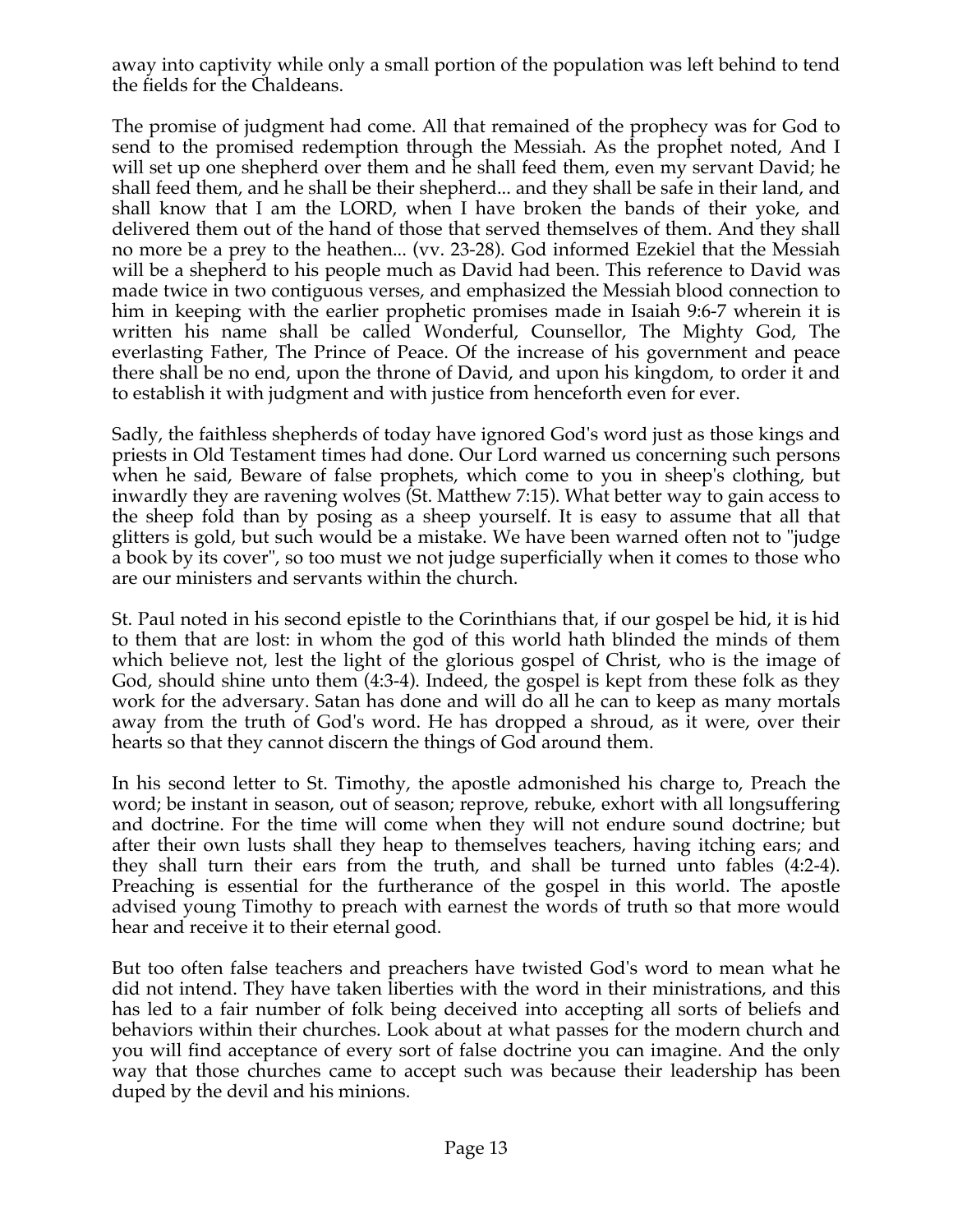St. Peter recorded in his second epistle a telling description of these false teachers when he wrote, ... there shall be false teachers among you, who privily shall bring in damnable heresies, even denying the Lord that bought them... [they] walk after the flesh in the lust of uncleanness, and despise government [ or, those who are appointed over them in the church]... [they are] presumptuous... selfwilled... not afraid to speak evil of dignities... they have eyes full of adultery and cannot cease from sin; beguiling unstable souls; [they are filled with covetousness]; cursed children... [they] have forsaken the right way... following the way of Balaam... who loved the wages of unrighteousness... These are wells without water, clouds that are carried with a tempest; to whom the mist of darkness is reserved for ever (2:1-17). The apostle was given to pen this chapter to remind the faithful that evil may come in the guise of a brother or a sister in Christ whose sole purpose will be to lead them astray. Without sound preaching based upon the expressed word of God, and without the faithful being careful to check what they have been told by their ministers using the very words of Scripture, deception is a real possibility for said Christians.

So what should the faithful do when faced with those who are peddling the pablum of demonic deception within their churches? First of all, they ought to thank the LORD that their eyes were opened to the problem. Next, they should determine the scope of the problem within their respective church bodies. After that, they can make an informed decision as to whether or not it would be possible to bring said bodies back into conformity with orthodox Christian teaching. If they can be salvaged, by all means do so. But if they cannot then it would be best for the faithful to find a new church body where God's word is respected as truth and not just a choice among choices.

Jesus Christ is the good shepherd (St. John 10:14). No other person either in the past of ancient Israel or in the church age has ever possessed the singular purpose of taking care of the sheep of his pasture (Psalm 100:3) like our Lord Jesus Christ. We can rely on him. We can trust in him. He will not leave us to be stolen, killed, or destroyed by our adversary the devil (St. John 10:10). You can count on him to keep his word and just has he dealt with those wicked and slothful shepherds in Ezekiel's day, he will deal with those who are false witnesses and faithless shepherds of this time as well. There is a judgment coming. Make sure that you and the church you belong to are on "the right side of the river."

Let us pray,

 **LORD**, keep us, we pray thee, in this time of our mortal life; that we being so **Q** LORD, keep us, we pray thee, in this time of our mortal life; that we being so protected by thy most holy Spirit may ever praise thy name as a witness to those who claim they need no repentance: that they might hear and turn unto thee the only wise God, through the merits and satisfaction of thy dear Son, our Saviour, Jesus Christ. *Amen.*

Have a blessed week, Bryan+

# *After Church Hospitality*

Sadly, no after church snacks. The same story every week, is it not? The fact is that we are supposed to be on a low carb diet and there really aren't any low carb snacks that appeal to us. So, with no fatted dog nut in sight, we were out of luck! Please someone, between now and next Sunday invent some no-carb dog nuts.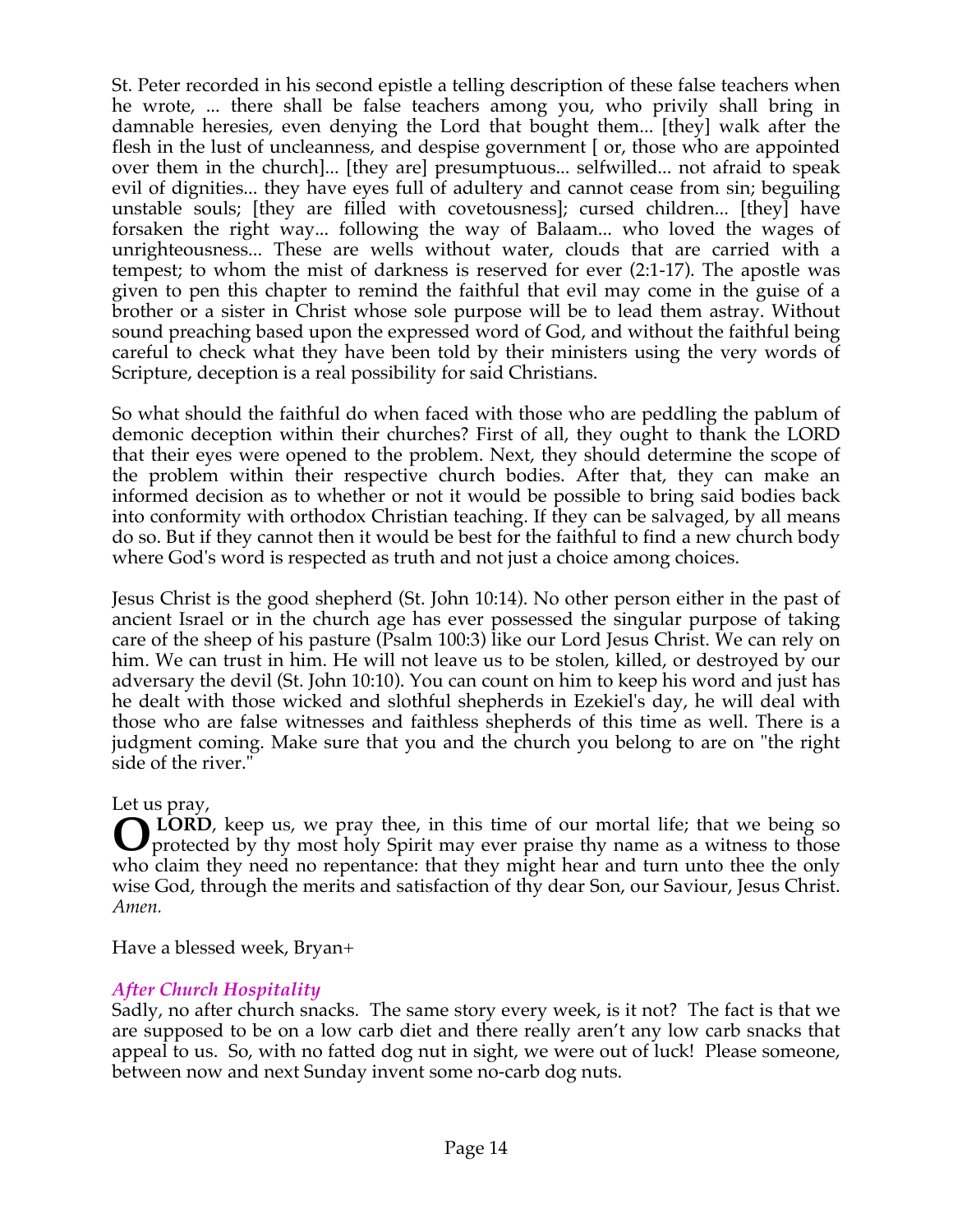After church goodies providers as currently signed up:

| <b>Date</b>  | <b>Name</b>                                                |
|--------------|------------------------------------------------------------|
| 23 June 2012 | <b>Opportunity Available - Fourth Sunday after Trinity</b> |
| 30 June 2012 | <b>Opportunity Available - Fifth Sunday after Trinity</b>  |
| 7 July 2012  | <b>Opportunity Available – Sixth Sunday after Trinity</b>  |

# *People in our Prayers* - http://faithfulcenturionprayerteam.blogspot.com/

# **Why? Prayer is an extremely important activity.**

It is not that God knows not our needs, for He surely does. Yet, Jesus commanded us to ask God for those same needs. In addition to the obvious of asking God for help, offering thanksgiving and the like, prayer helps us focus our thoughts on how we might do God's work.

The Prayer Team of the Church of the Faithful Centurion was established to help our members and fellow Christians pray for those in need and to give thanks as well for the blessings we have been granted.

## **Who can be on the list? Do I have to be a member of the Church of the Faithful Centurion to be prayed for?**

No! The only qualification to be on the list is that you want our prayer team to pray for you. We are Christians and are happy to pray for you, no matter who you are. If you want help from God, you are our kind of people.

## **What is the commitment from the prayer team?**

Each member of the team will pray for the desired outcome at last once per day.

## **How do I get myself or someone else on the prayer list?**

You can email one of the prayer team leaders: Jack - jack@faithfulcenturion.org or Dru dru@ faithfulcenturion.org, or call the church office at (619) 659-3608 or fill out a prayer card at church.

## **What should I ask for?**

Depends on what you want. Some people merely want God to be asked to heal their ills and be mentioned by their first name, others want a specific outcome and / or have more of their personal information known to the team. Ask for what you want. It is your desire and need for prayer the team is attempting to meet. For typical examples, see the list below.

# **Updating the Team**

If you are on our prayer list, or if you have submitted a person that you have asked us to pray for, please update one of the team members or Hap in person, by telephone or email. It helps to be able to pray specifically for these individuals including their specific needs; plus if they get better, it is nice to give thanks!

Please note that on the yellow (maybe green or orange if you get an old one) cards at church, you can ask that those to be prayed for have their names disseminated to the prayer team. Those names will be said in church and appear here. Or, you can ask that their names and purpose be kept confidential, then only Hap will know to pray for them.

## *Prayer List Notice – If you have someone on the prayer list and their needs have changed, please let us know. We'd like to update our prayers to reflect the need and*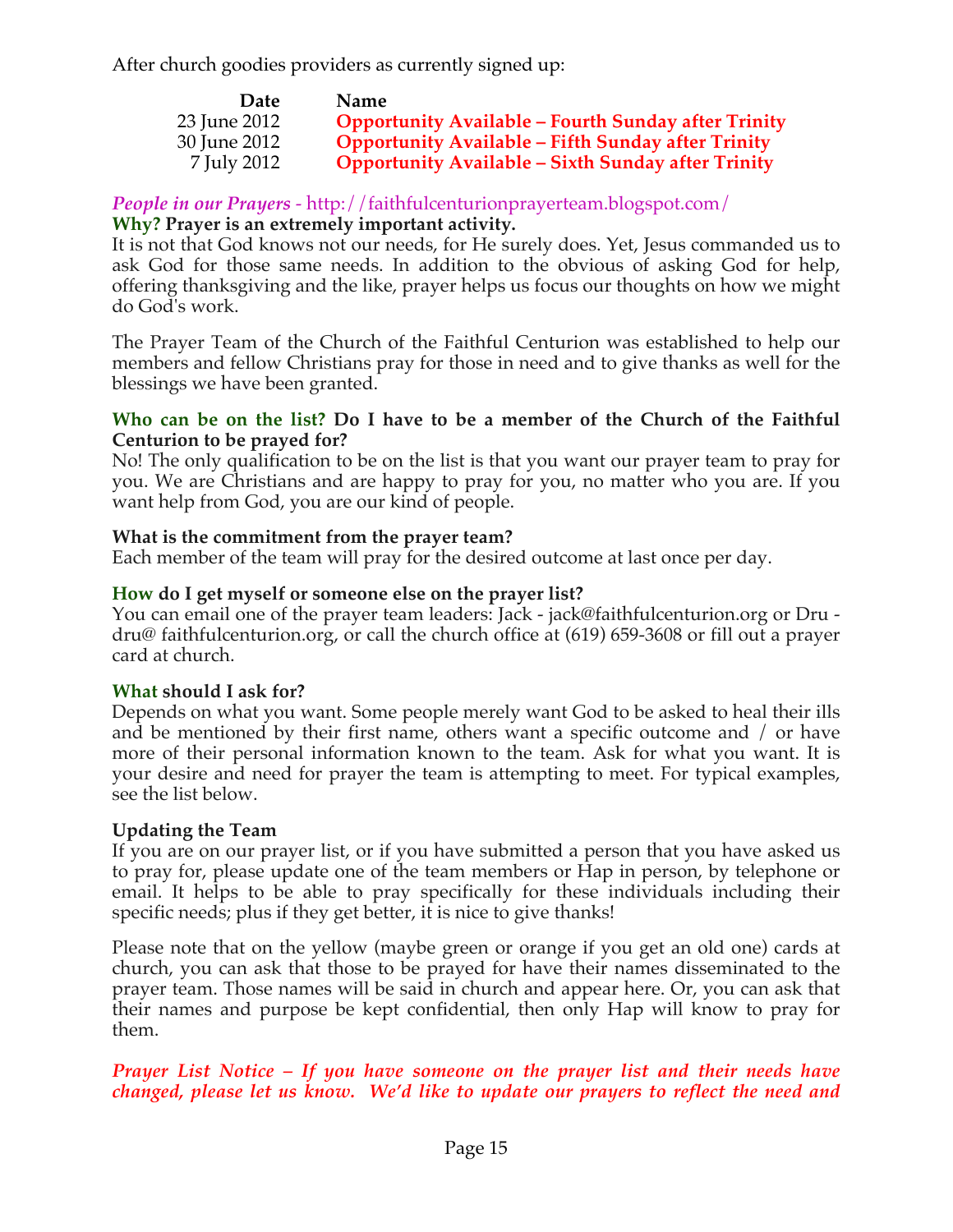## *most important to give thanks!*

# *Travel*

The entire Langstaff family from Perth is on an *Around the World in 90 Days* tour. Right now in New York! Details here:

http://langytravel.blogspot.com

# *Birthday*

Laurel Bessesen celebrated her 90<sup>th</sup> birthday on 26 April 2013.

#### *Loss of Home*

*Sarah* who lost her home and all the contents when her house caught fire and burned to the ground near the end of January 2013. Her beloved dog was taken in the fire. Please pray for Sarah as she has many decisions at this time and help her to know Jesus will be with her to help to make the "crooked road straight."

#### *Move*

- *Jason Naylor and his lovely wife Marla* are currently stationed in Southwest Asia, probably through the end of 2013. Pray for their continued safety and a reasonably tolerable stay in that part of the world.
- *Ryan Hopkins* has moved to Dillsburg, Pennsylvania, to study Dressage Riding through June 2014. Please pray for God's guidance in his life as he works and studies. Help him to see where God would like him to go from here and how he should get there.
- *The Thomas Family* is on a short tour assignment in Guam through August 2013. Please pray for the assignment to continue to go well for Kurt and for Mary and the kids to make new friends. In particular pray that Kristyna and Mitchell will develop good friends and schoolmates there so as to further their development as both Christians and citizens. Things seem to be going well where the sun rises on the United States, so keep praying! Give thanks and ask for continued good developments.

## *Departed*

- *Dennis Crosby* flew West in his sleep 29 May 2013. Long time friend of Hap and the Air National Guard, pilot star of *Hot Shots* and other bad movies, Dennis will be missed by all those who knew him. Please pray for comfort for his family and friends.
- *Becky Madden* passed away in May after being paralyzed from the neck down as the result of a tragic shooting accident. Her husband is not doing well with all this. Please pray for strength and guidance for her husband.
- *Inez* passed away on 15 May 2013, after a hard fought battle with the results of a right brain ischemic stroke 18 March 2013. Please give thanks for her time here and pray for those who she has left behind that they might put their sadness with our Lord and be happy for Inez.
- *Kathy* is in great need of your prayers, both her mother and sister died. Please pray she can let God carry her sorrow and help her to adjust to their temporary separation.

## *Nearing the end of their time here on earth*

*Reba* is nearing the end of her time here on earth. Please pray her transition from here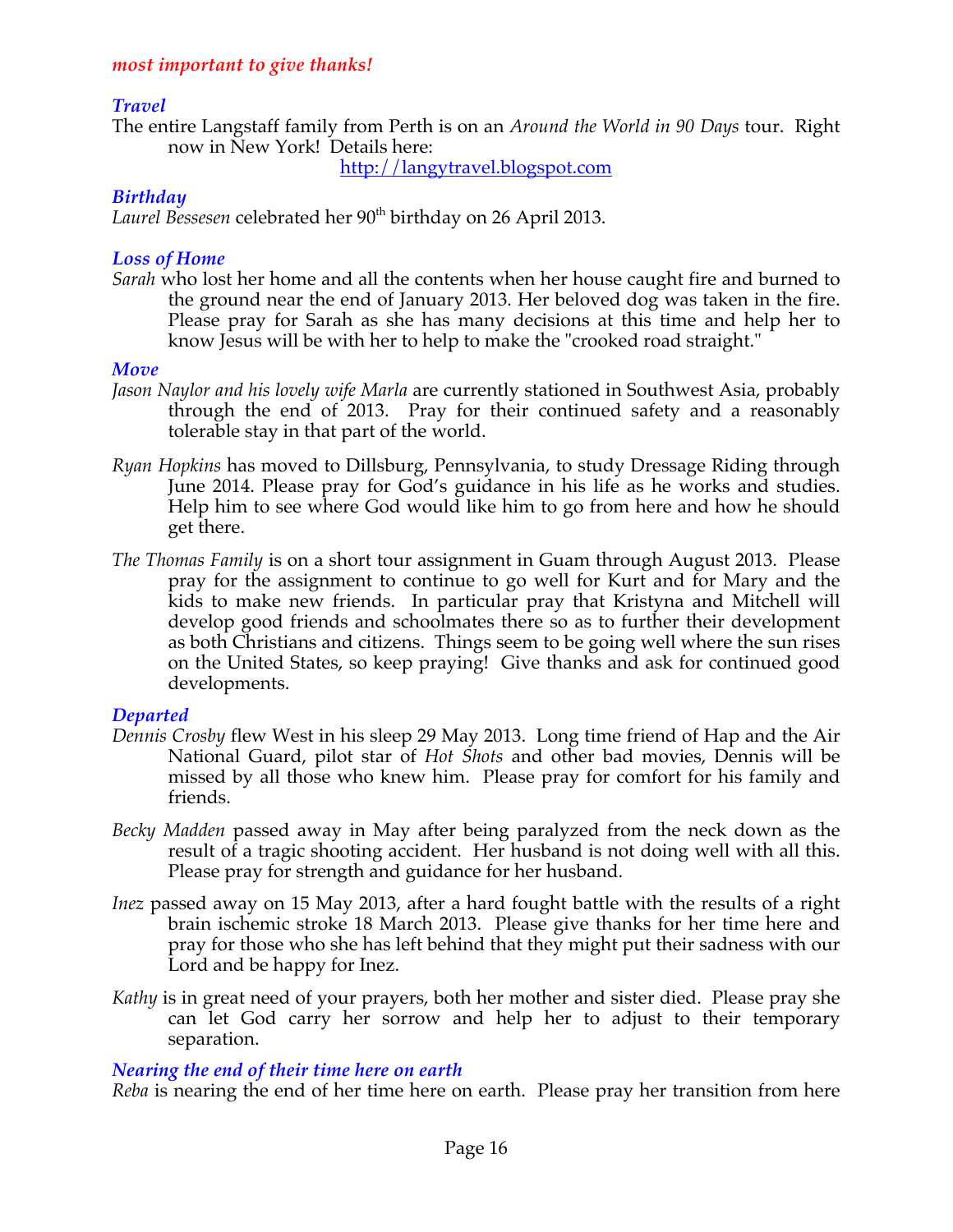to home will be peaceful and with little distress. Pray also for strength and guidance for her family who are here with her now and will of necessity remain behind; in particular for her daughter Lynn with whom she lives and her son in law Bill. Pray for the love of God to stay foremost in their hearts.

*Polly* is in hospice care with dementia and spinal stenosis. Please pray for her as she prepares to go home to be with her family who have gone before her. Pray for the faith of her family to build and the transition to be good.

## *Homebound or Infirm*

- *Lou* has aspiration pneumonia. Please pray for the infection to be knocked down and for her continued recovery.
- *Frank* has been coping with various ailments from older age. He is in his 90s and it has been a difficult year. Pray he will find comfort in God, that those who provide care to him will pay attention to him, do their best and give him the love we all desire. Pray that the coming year will provide relief to him.
- *Norma, Sara's mother* is in a state of deteriorating health, both physically and mentally, with both onset dementia and Alzheimer's. She is slowly drifting away, though she still recognizes Sara and prayer gives her a sense of peace. Please pray for both Sara and her mother to put their cares and worries on God's shoulders so they can deal with the many problems involved.

# *In need of a miracle or understanding of God's Plan*

- *Pat* has been under treatment for colon cancer for sometime. He has had major complications the last few days and your prayers will be appreciated by family and friends.
- *Sasha* a young lady with a husband and two children had diagnosed with breast cancer whose cells have spread. . It would appear there is no viable treatment at this time. Please pray for a miraculous remission; that her remaining time here on earth might be good. Help Sasha and her family, particularly her husband, put their trust in the Lord and let Him carry their worry. Right now she is "comfortable on borrowed time." Sasha is grateful for all who pray for her and asks you continue to pray for her remaining time here on earth.
- *Dorothy* had pneumonia, on checking her lungs they found tumors which permeated the lung area. Further investigation found a primary site in the colon, with the lung being secondary. It would appear there is no viable treatment at this time. Please pray for a miraculous remission; that her remaining time here on earth might be good. Help Dorothy and her family put their trust in the Lord and let Him carry their worry.
- *Scott,* one of our Lord's ministers who collapsed a week ago and is in the ICU of a Medical Center since he had a pulmonary embolism, with a concurrent infection of several bacterial agents. He has stopped breathing on several occasions, and may have undergone brain damage. He currently is on DNR. Please pray for recovery so that he will continue to do his Lord's calling*.*
- *Becky* has fourth stage metastasized lung cancer and is not doing well with chemotherapy treatments. Please pray for Becky and her husband as they are together during this difficult time in their lives.
- *Larry Howes* suffered a fairly severe stroke. 4 December 2012, doctors replaced a valve in a shunt that had been put in about two weeks before, and Larry responded very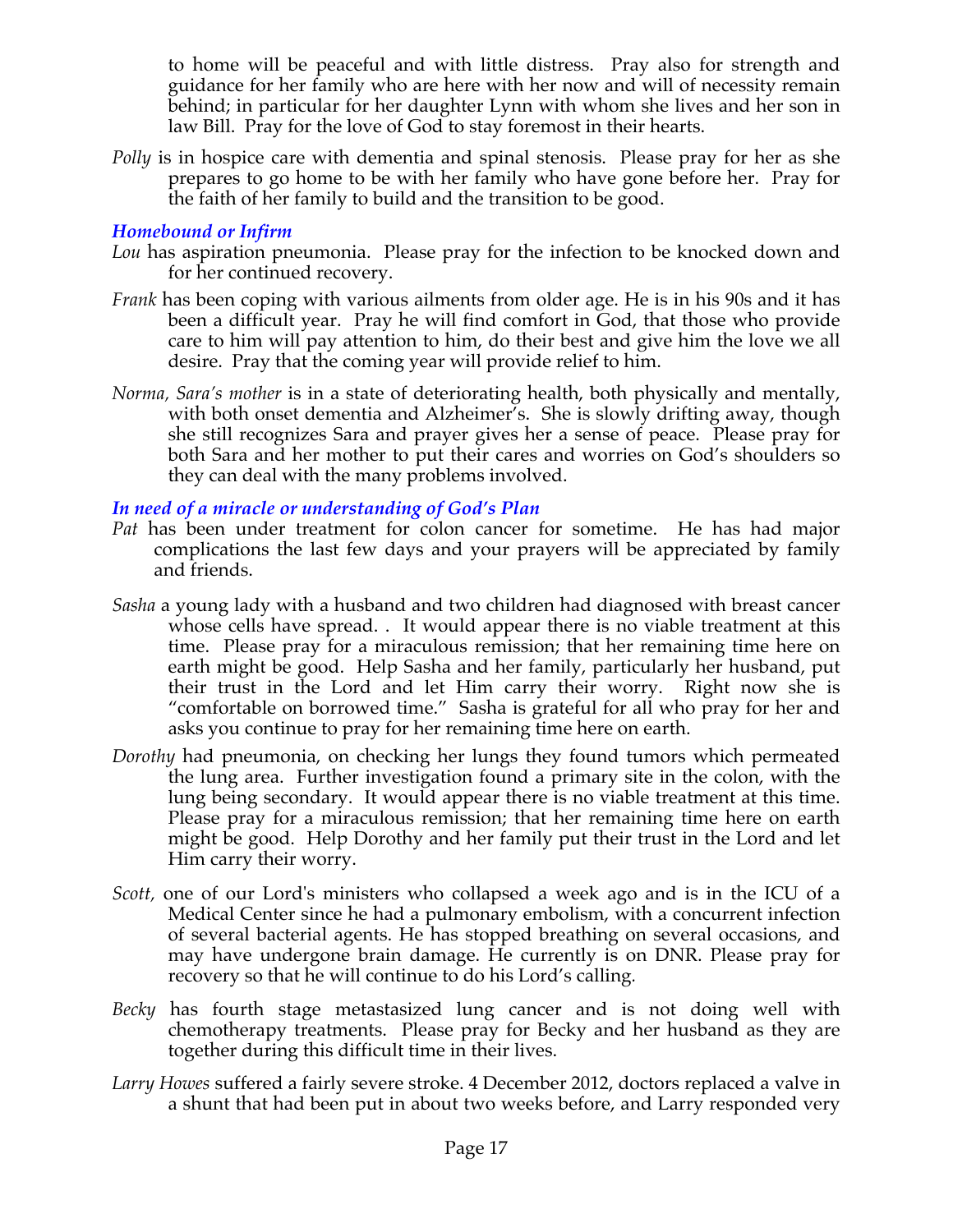well. He was able to go home.

Please pray for the medical team treating him to pay attention and do their very best; that the many medical/surgical procedures he will need may succeed, that Larry be given strength and peace in these trials and he may succeed in providing himself with the resources to afford the care he will need.

Pray also for confidence in our Lord for Larry and his family. Larry needs a miracle, pray for one. Please.

- *Colleen* has been battling pancreatic cancer over the last year and it has now spread to one of her lungs. Please keep her and her family in your prayers.
- *Christine* has cancer of the colon, which spread to her liver; she is receiving chemotherapy and is having difficulty eating. Please pray for the medical team treating her to pay attention and do their very best; pray also for confidence in our Lord for Christine and her family.
- *Todd* and *Kenny* have both been fighting osteocarcinoma for over five years and have been told their time here on earth is nearing its end, absent a miracle from God. Both are ready to go home and leave the pain, but would like to stay. Please pray for them and their families.
- *Colonel Bud Day's* cancer has returned. The outlook is not favorable. Bud has been an inspiration to all of us for years, this changes nothing. He is well at peace with our Lord and we all hope he stays with us for a while longer.

## *Surgery*

- *Pastor Roy* underwent full knee replacement surgery Monday 10 June 2013. Please give thanks for a successful surgery and pray for a full and rapid recovery.
- *John* will undergo surgery on Friday 31 May 2013. It is anticipated he will spend an additional 10-12 days at the hospital and then 6 weeks in recovery at home. Please pray for the surgical team to pay attention and to their best and for a good outcome. Pray also that John and family will be able to put their worry on God's shoulders.
- *Dave Pressey*, a bishop with the Anglican Episcopal Church, one of our close fellow jurisdictions, had cataract surgery; his retina tore and he had emergency surgery on Memorial Day. Please give thanks for the surgery having gone well and pray for a full and rapid healing. Pray also for peace of mind for Dave and his family.
- *Eddie* has upcoming bladder surgery. Please pray for the surgical team to pay attention and to their best and for a good outcome. Pray also that Eddie and family will be able to put their worry on God's shoulders.

# *Testing and Treatment*

- *Lana's* doctor found something on her lymph nodes and ovaries. Pray for God's guidance for the medical people treating her that they might find out the source of the problem and best course of treatment. Pray also for peace of mind and trust in God for Lana and her family.
- *Sarah* wife of Rev Geordie (AOC UK) had a cat scan and biopsy which found Stage 3 cancer in her ovaries which appears to have spread to her stomach. She will undergo several weeks of chemotherapy, which prayerfully will allow major surgery to take place.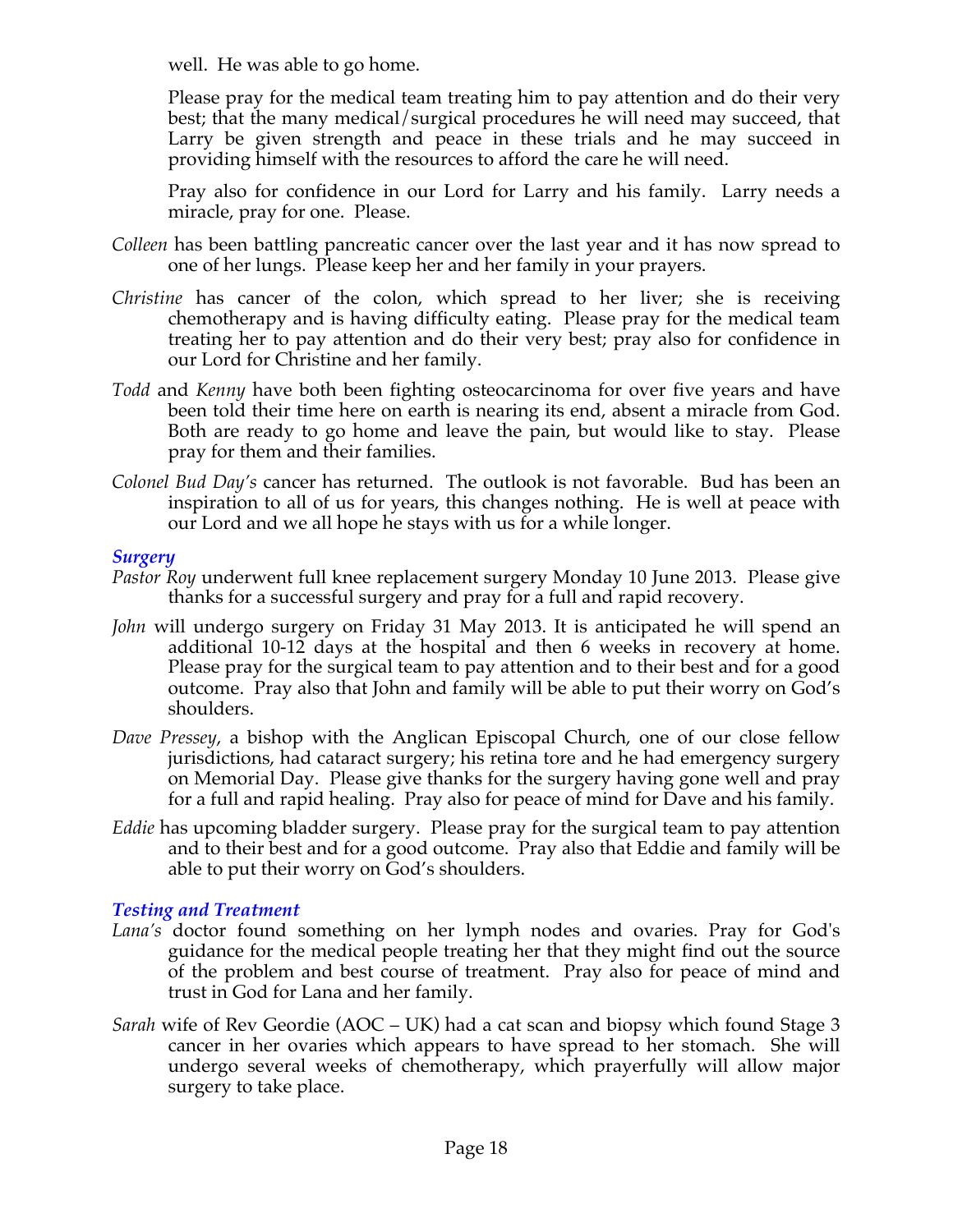She is now in her second segment of chemotherapy and taking a new series of pain relief medication. Please pray the chemotherapy will work, the pain medication will also work and Sarah can better tolerate the treatment. They trust all will work out in the end and ask God's help for the interim. They ask He guide them and the medical team treating Sarah and that the team pay attention and do their very best. They both ask you pray they will be able to let God carry all their worry.

## *Healing*

- *Virginia* has Sinus and Allergy problems giving her severe problems. Pray that the Doctor will discover why it continues and find a cure.
- *Steve Thornell* had a brain aneurysm which was found before it burst. He is home from the hospital and working hard on recovery. He lacks energy from seven days in the hospital. His doctor told him he has to make serious life changes. One of the two main arteries in the back of the head is now completely closed. He must take blood thinners, he has thick blood and recent chemotherapy made it worse. Steve has always operated at 110 percent, he needs help to slow down. Please pray for trust in the Lord and a full and rapid recovery. Pray for peace of mind for Steve and his family.
- *Ester Whidett (Wilson)*, Mark Wilson's mother, has congestive heart failure and has not been doing well. She was in the hospital due to excessive fluid buildup, which seems to have been controlled and is now home. It seems that regular medicine intake under Mark's watchful eye has been very helpful and she is doing much better. Please give thanks for this. Pray she will be able to keep her medications under control and continue to do well at home. Please pray for her to place all her trust in God and let Him carry her concerns. Pray also for her daughters who are now taking over her care.
- *Arlen* is receiving treatment for lung cancer and recently experienced a ruptured colon during treatment. She is alone in Oregon but does have a friend who has traveled a great distance to be at her side. Please pray for guidance for the medical team treating her and for strength and trust for Arlen.
- *Oscar* discovered some time ago he had blood clots in his leg and lung. He has been treated for them and has not been cured. He now will be facing surgery. Please keep him in your prayers.
- *Angela* had an ischemic stroke (clot). Please pray for guidance for the medical team treating her and for strength and trust for Angela. Please pray also that she and her family might put their worries on our Lord's back so she can work hard towards recovery.
- *Nora* had a stroke mid February 2013. Please pray for guidance for the medical team treating her and for strength and trust for Nora. Please pray also that she and her family might put their worries on our Lord's back so she can work hard towards recovery.
- *Linda* has been hospitalized for several days with a gastrointestinal problem. Please pray for guidance for the medical team treating her and for strength and trust for Linda.
- *Dester* is suffering from unknown skin and diseases. Please guide the medical team treating him to find out what the problem is and cure it. Pray also for Dester to trust in the Lord.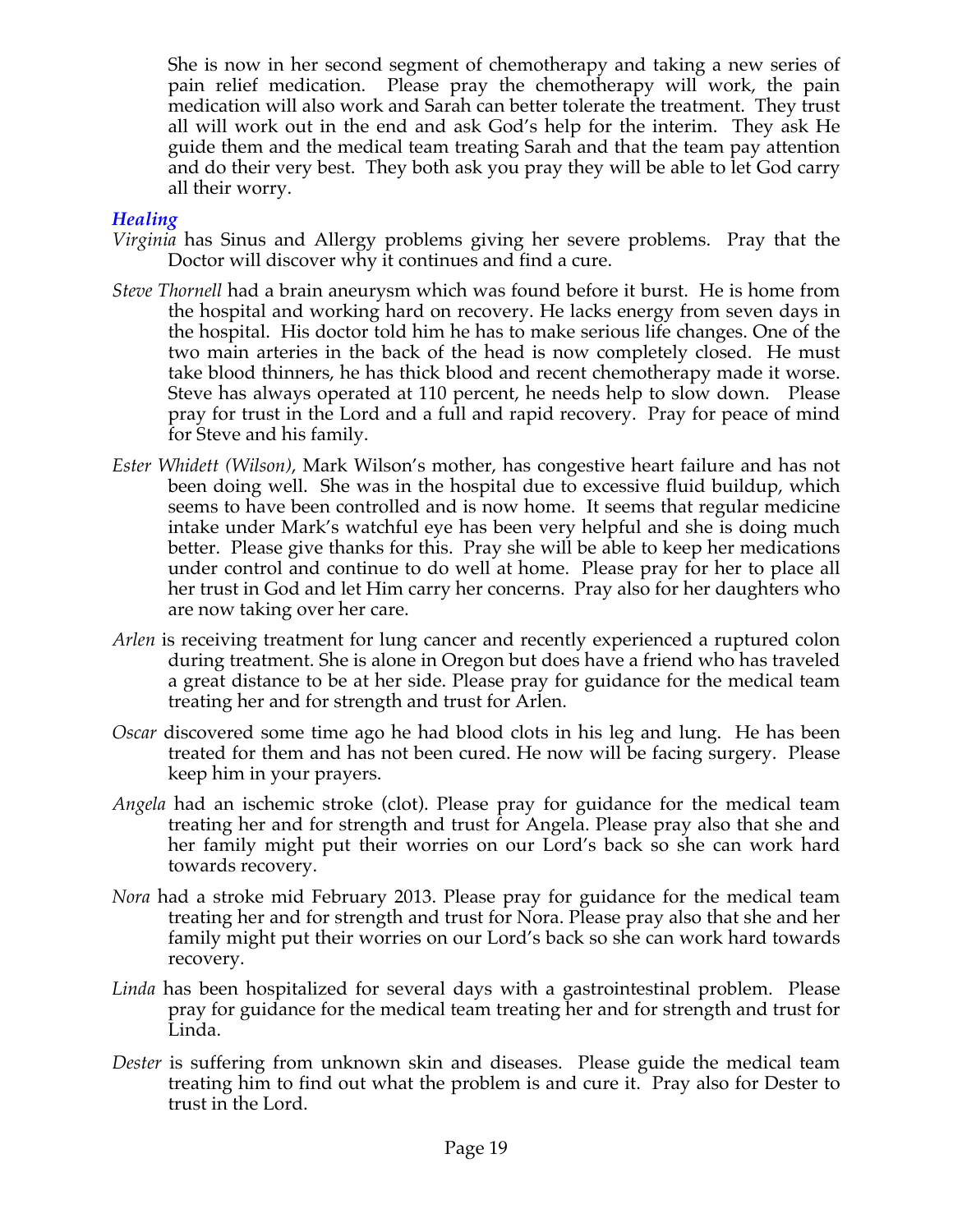- *Lee* has Arterial Fibrillation; the medical people are not sure how to help her. Please pray for guidance for the team treating her and for Lee and her family to make the right decisions regarding treatment..
- *Nell* recently adopted two children and has just been diagnosed with multiple myeloma.
- *Sarah* is recovering from a stroke, but fell and broke bones. Please pray for her peace of mind and rapid and full recovery. Pray for trust in God for her and her family.
- *Mary Lou* has been suffering with seizures. She was in the hospital with a 24 hour monitor and is being sent home from the hospital with two medications and orders to return in 2 months for another MRI to review whatever is going on in her brain. Please pray for guidance for the medical people treating her, as well as peace of mind and trust in God for her and her family.
- *Kathleen* has spent the last two weeks in the hospital. She has been diagnosed with colitis, shingles and possibly colon cancer. Pray she will be comfortable and begin to heal.
- *Rachel* has Mitochondrial Myopathy. This is a hereditary disease of the muscles and they do not have a cure for it. Part of her pain is her family does not believe she is indeed ill, as she appears to be just fine. Please pray her family will learn the truth and be supportive of her; pray also the medical people treating her will find the right measures to minimize the disease. Most particularly pray for Rachel's trust in God.
- *Nicolas* is in the hospital with serious symptoms of a heart disorder. Please pray for peace of mind for him and guidance for the medical team looking for the cause and cure.
- *Mrs. Baek* an elderly women fell and injured her spine. Doctors cannot repair the spinal injury due to her age. She fell again the morning of 12 December 2012, breaking her collar bone which is also untreatable. Mrs. Baek is in severe pain and will appreciate your prayers.
- *Juanita* is a young girl who was in a coma because of a blood disease. She has not come out and is gaining strength. They are awaiting results from blood samples. Her family thanks you for your prayers and asks that you continue.
- *Barbara* had a accident while cooking and the pressure cooker blew up in her face, causing second and third degree burns over her face and upper body. Because of this she has incurred kidney problems and may need a transplant.
- *George* had foot surgery. Please give thanks for the surgery and pray for a full and rapid recovery.
- *Nellie* is in the emergency room of a hospital in a great deal of pain. Please pray for peace of mind for her and guidance for the medical team looking for the cause and cure.
- *Lauralee Meade* underwent a lumpectomy on Friday after Thanksgiving. A further anomaly has been discovered and she had additional preventative radiation treatment. Please pray for a complete remission of the cancer. Pray also Lauralee will maintain her great attitude and trust in God.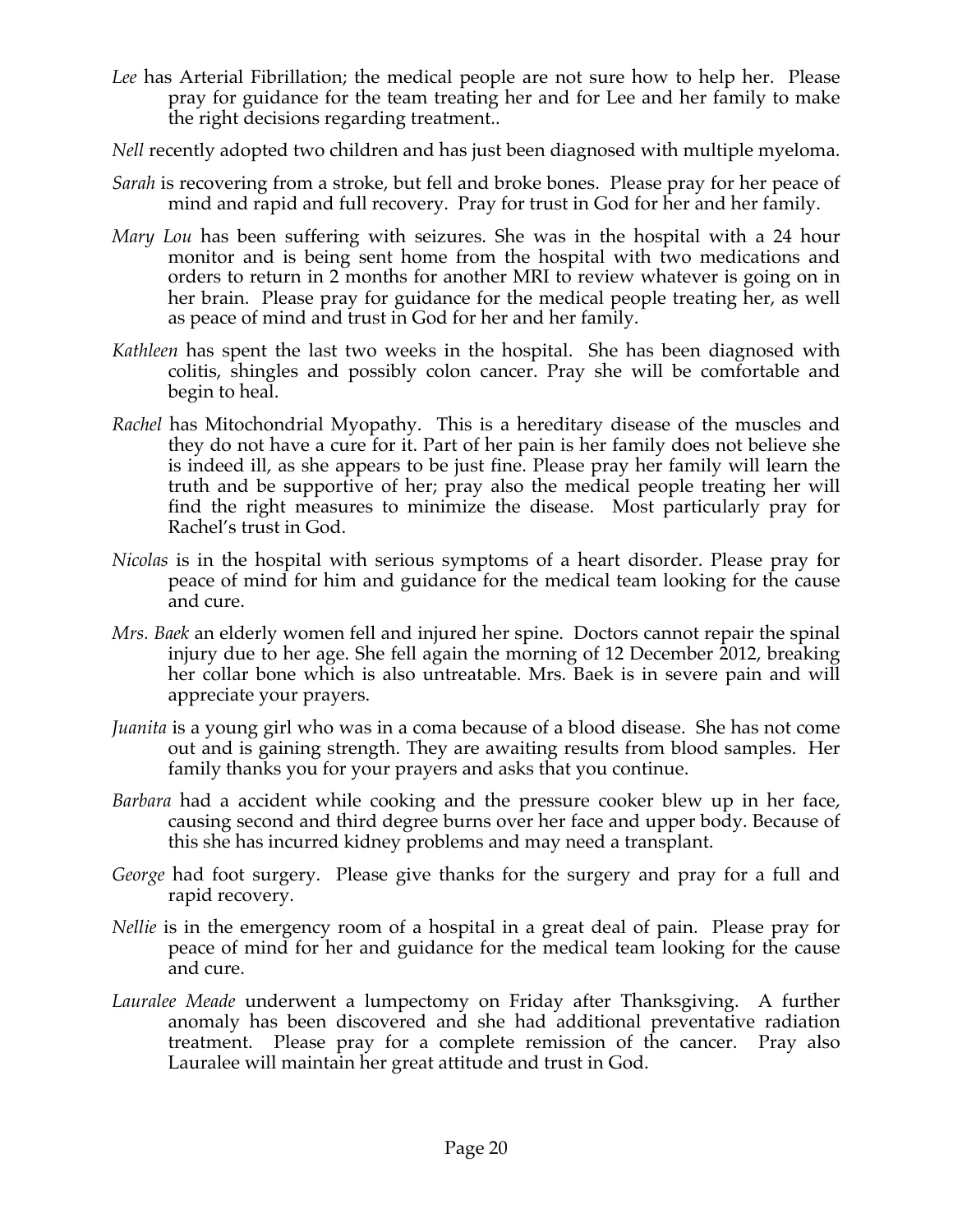- *Kevin Gerhart* discovered cancer on his neck. He underwent radiation and chemotherapy. Please pray for the medical team treating Kevin that they might pay attention, do their very best and find the source; that the treatment might be successful and he might live a long and healthy life to His honor and glory. Pray also for trust in God and peace of mind for Kevin, his wife and family.
- *Bill, Sara's husband,* had a third abdominal surgery on 22 November 2011, to remove a tumor. Bill is doing better keeping the doctor's instructions, for which we are all grateful, including taking chemotherapy once a day for two more years. He has radically decreased the consumption of alcohol and eating at least mostly properly. Please pray for help for him to continue do all this. Please pray also that Bill might turn his heart outward to help those around him, as well as live a long and healthy life to the honor and glory of God. Pray also for peace of mind for Bill and his wife Sara.
- *Kay Denton* (Mrs. Kay) has had a chest infection, perhaps viral, but seems to be getting better. She actually sent an iMessage last week, but did not hang around for a response a minute later! Her son and family are on their way to see her soon! Please pray for continued peace of mind for Mrs. Kay and her family. Give thanks for her trust in the Lord and her positive attitude.
- *Matt Alcantara*, age 15, has Osteosarcoma (bone cancer), a very rare and often lethal form of cancer with limited treatment options. This is a disease that is about 90 percent fatal in a couple of years. He has no hip joint on one side, but he walks and swims! Courage? Guts? You bet! Please also give thanks for the great faith of Matt and his entire family. Their faith and trust is a wonderful example for each and every one of us. But, now is not the time to stop praying. Actually, it never is the time to stop praying!
- *Judith Clingwall*, is afflicted with Multiple Sclerosis (MS). She is currently in Laurel Place, an extended care facility in Surrey, British Columbia. Judith's condition has worsened recently. Please pray for her to take an active part in her own life, for her strength, peace of mind, trust in God and remission of the disease so she might return home to her family. Pray also for strength for her husband Martin as he deals with all the problems and stress of Judith's situation.
- *Vince (age 15),* reoccurrence of Osteosarcoma, recent testing found a nickel sized tumor in his lungs. The doctors are consulting with a specialist in Houston. Please pray for guidance for the medical team and for peace of mind for Vince and his family.
- *Obra Gray* continues to take day by day. Please continue to keep Obra in your prayers, and give him the strength of knowing the Lord is with him and will never forsake him. Obra needs security of what lies ahead of him, and only the Lord can grant the solace to answer his prayer.

## *Thanksgiving and Continued Healing*

- *Jo* an elderly woman has had a spinal disk infection and been on antibiotics for a long time. Jo was getting better but had a downward spiral. She has now recovered to the point she has been able to get out of the hospital. Please give thanks for this wonderful development.
- *Mike Wysocki* returned home from once in a life time fly-cruise-fly Around the World in 41 Days trip that almost turned into a end of life time trip. Mike caught pneumonia and his left eye has been identified with a highly contagious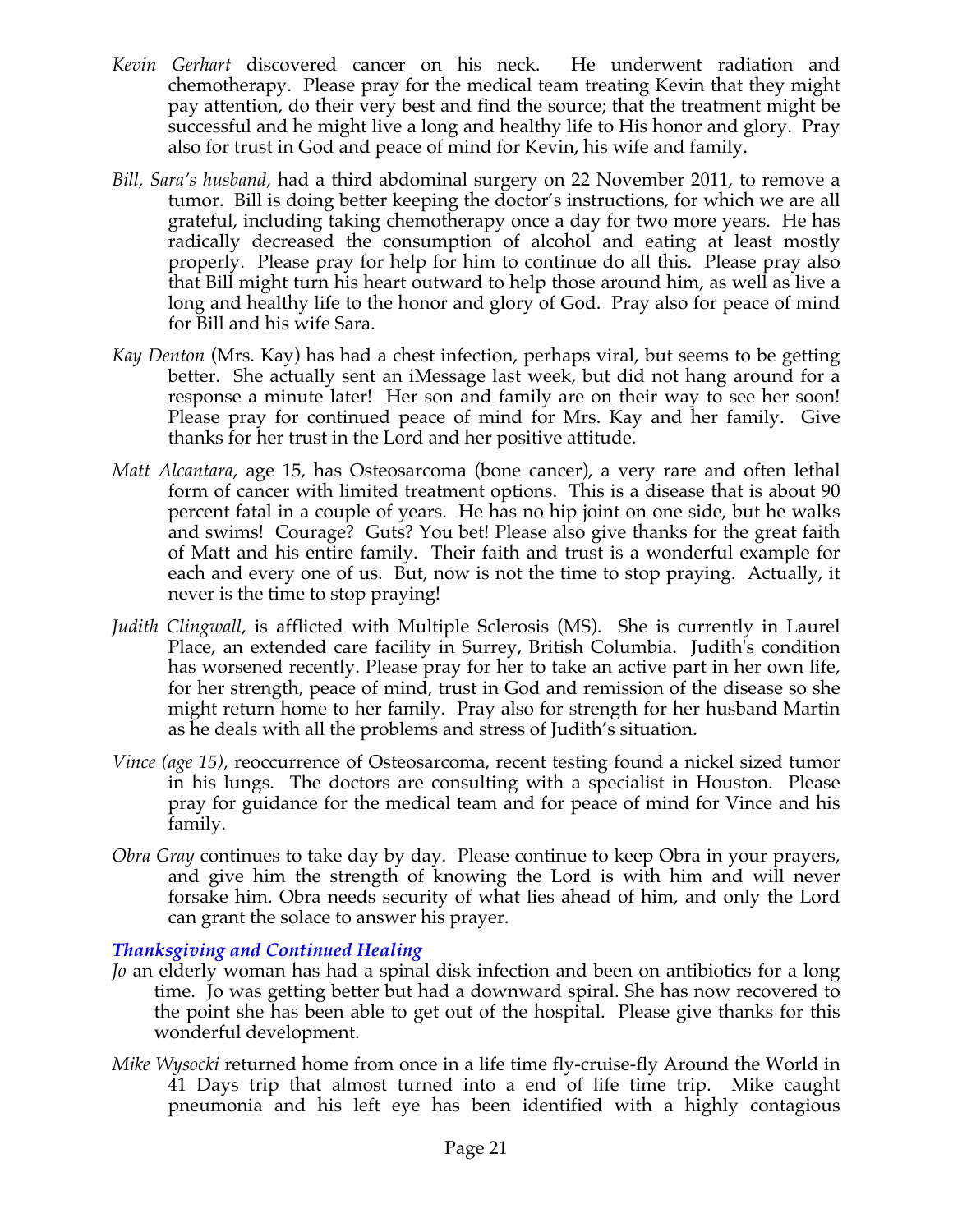infection. He is out of the hospital, home and working on recovery. After a hard hitting drug course, Mike has vision back in his eye and the pneumonia is almost gone. Please give thanks for the great progress and pray for a full and rapid recovery.

*Eden (2)* is doing much better now and seeing a specialist for her stomach problem.

Please give thanks for the progress and pray for peace of mind and trust in God for her and her family as well as guidance for the medical team treating her.

- *Jim's* infected blister on the bottom of his foot has apparently healed without the infection getting into his blood stream or compromising his lungs or heart. Please give thanks for the great result and pray he will be able to come home soon.
- *James* had surgery the morning of 4 April 2013 at Cancer Treatment Centers of America which appears to have gone well. The pathology report found the high grade carcinoma cancer was confined to the bladder. There was no sign of cancer in surrounding areas, tissues, organs, etc. The Sovereign King of heaven and earth has blessed Jim immensely; he will not have to endure chemo or radiation, he will continue with various tests and see the



physicians. Please give thanks for the good result and the work of the surgical team paying attention and doing their very best. Pray for James' continued recovery and for him and his wife Dawn to be able to put their worry and concern on His Back.

- *Brian* has now finished the chemotherapy and radiation treatment for his upper lung and bronchial area cancer, which seems to have gone well; the burning is almost gone which is very good. The best news is a CT Scan on Monday of Holy Week found no indication of the cancer followed by what seems to be good CT and PET Scans on 15 May 2013. Please give thanks for this great news and pray for continued good things to go on. There is more radiation next week, but Brian is gaining strength, please give thanks for this. Brian is finally getting his sodium and seemingly hydration levels up. Please give thanks for an increase in sodium uptake and retention. Please also pray Brian will rest and not over extend himself. Please pray for peace of mind and trust in God for Brian and his fiancé Mel, so he can rest and gain strength; pray for the medical team treating him to continue to pay close attention and do their very best; pray also he can quit smoking.
- *Jeff* had successful surgery on Monday 4 March 2013, at Vanderbilt Medical Center to remove his esophagus as the doctors felt this is the only remedy for precancerous and cancerous cells in his esophagus and stomach. Please give thanks for the successful surgery and pray that his pain level will go down and he will recover quickly. Pray for Jeff and his family to keep their faith in God and let him carry their worries.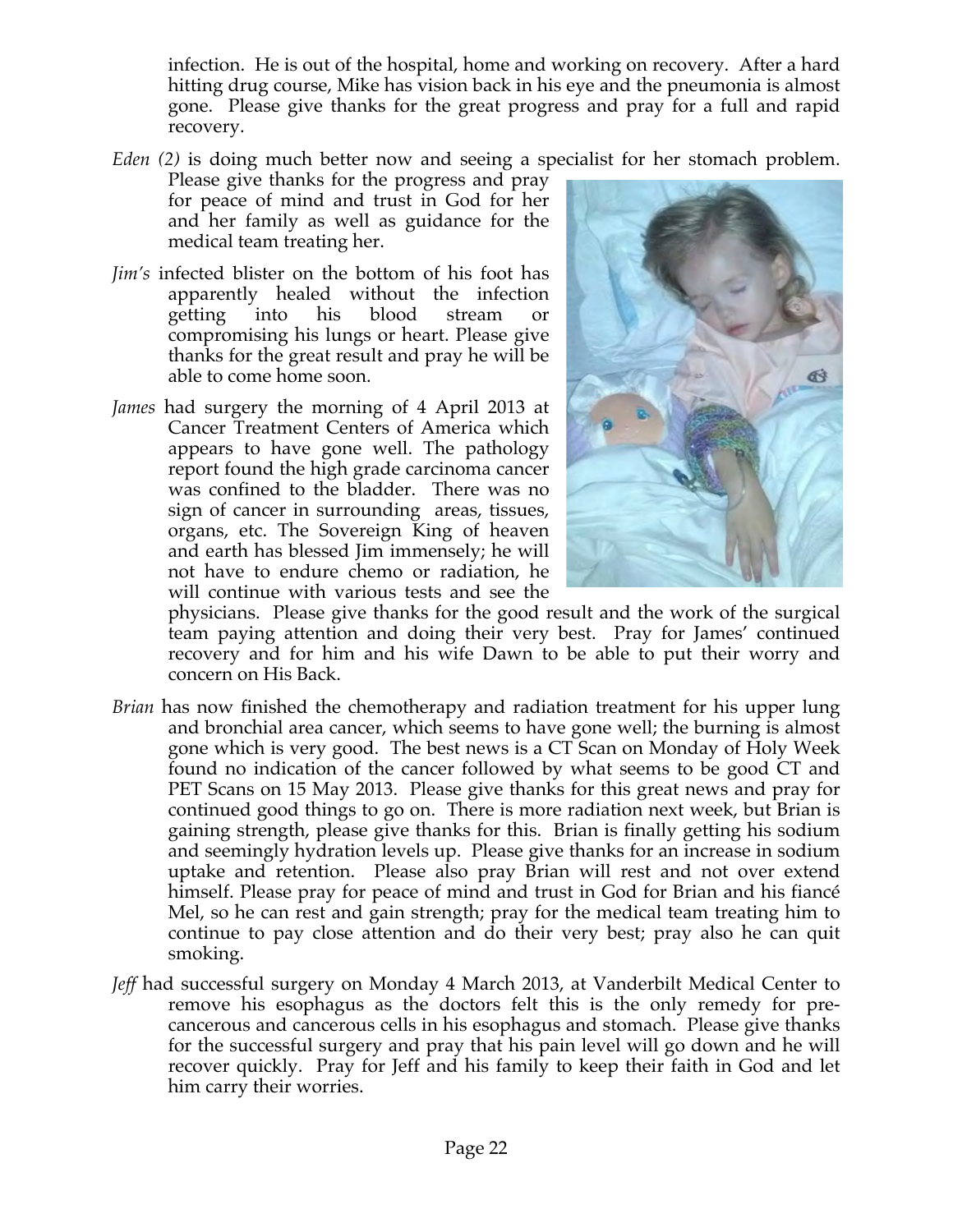*Rick* is recovering from hip replacement surgery in the middle of February 2013.

- *Buzz Baron* had C5-6 surgery the morning of 3 March 2013, which went well. Please give thanks for the surgical team paying attention and doing their best and for a good result; pray also for a full and rapid recovery.
- *Karen* had surgery the afternoon of 1 March 2013 to remove a spot on her lung; the surgery went well and the spot was benign. Please give thanks for the great result. Pray also for continued trust in God and peace of mind for Karen, as well as a rapid recovery.
- *Dick*'s left arm was amputated after treating for Merkel Cell carcinoma over a year. He is now believed to be cancer free and is waiting to be fitted with an artificial arm. Please join Dick and his family in giving thanks to Our Lord Jesus Christ for his recovery as well as for their trust in God.
- *Traci* had surgery colon cancer on 27 December 2012. The surgery went very well and she appears to be cancer free. But, she had a pulmonary embolism and another clot in the artery to the spleen which will keep her in the hospital for at least several days. Traci is beginning to be weary of her medical situation. Please pray that she will not become despondent. Pray that she will open her heart to God's Grace that He might enter in to her heart and strengthen her.
- *Bob Smouse* had shoulder surgery on 28 November 2012. He would appreciate your thanksgiving prayers. While the surgery apparently went well, he is still in pain and would also appreciate prayers for continued healing and the pain to subside. He promises to work very hard on recovery therapy.
- *Carol Stone*, the sweet wife of Mike Stone, seems to have recovered far better than expected from a severe brain bleed. She thinks she can walk, etc., even though she cannot. She has improved and is nearly able to stand up by herself; this makes it almost certain that she will have another fall. Presently she can stand and walk a little with a great deal of assistance. Hopefully this means she will ultimately be able to walk, at least with the aid of a walker or cane. What's holding her back at the moment is her cognitive deficits and they are trying to find a place to get her more therapy

Please pray for peace of mind and trust in God for Mike, guidance for the medical team treating Carol and strength for Carol as well as faith and trust. No one can ever understand the why of these things here on earth. Sara who passed this request on asks that you pray in both faith and hope.

## *Business*

*Mark's* business is in difficulty. He works in a shrinking field, of which he is one of the country's true masters, but there is little work available. He asks that you pray that he can find a way to survive in his industry, which he loves and needs his talents. Pray he can find new sources of business and new ways of doing things, perhaps someone to partner with to better use his talents. Pray also for those who work for and with him that they might do their best to help.

# *Employment*

- *Catherine and Lewis* are at a low ebb due to a struggle for employment. Your fervent prayers will be appreciated.
- Lori is considering a potential change in her employment. Please pray for God's guidance in considering all aspect of her potential work.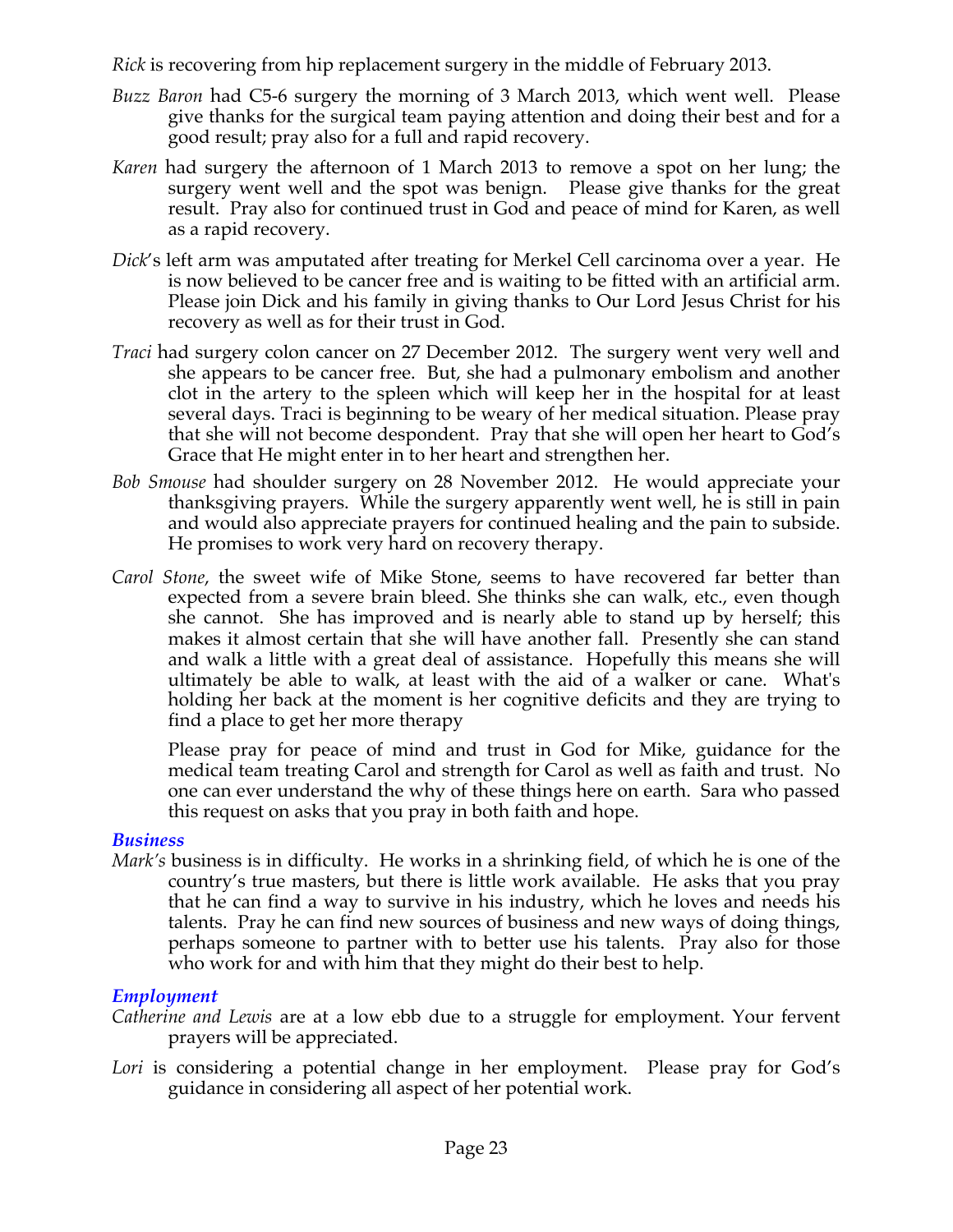- *Rodriguez Family* are looking for work. It seems many obstacles have been put in their way of finding employment. Please pray they will find employment with a firm that will be able to use their considerable skill and hard work to benefit both the firm and the family.
- *Sarah* is concerned about the future with her company. She would appreciate prayers for her continued employment and that her firm might find more and better ways to use her considerable skills.

# *Financial Guidance and Healing*

*David and Lorna* are having financial problems. They are trying to find a smaller home which may be more affordable. *Lorna* has had an ongoing battle with brain cancer, her trips back and forth to the hospital have drained their finances to the point they sometimes struggle to have enough food in the house. Pleaser pray for Lorna's healing and guidance on how they might handle the financial difficulties in which they have found themselves.

# *Guidance*

*Dennis* has some decisions to make and will appreciate our Lord's guidance.

- *Earl* to read and understand Scriptures he has been given.
- *Steve Sundberg* had a heart attack after Easter 2011, then a five-way heart by-pass. In addition to the bypass surgery, he has been through a horrible divorce and lost his job after some 30 years service. Steve is very thrifty and a good investor so he is reasonably ok financially. The best thing is that he has trust in the Lord.
- *Jeanette* has had many members of her family die from diabetes and several are near death now. Jeanette does not know the Lord and is despondent and perplexed about her family and herself. Please pray she can open her heart to allow the Holy Ghost in to bring her knowledge and understanding.
- *Christy* just lost her sister in an automobile accident; this follows closely the loss of two family. Please pray she can let our Lord Jesus Christ carry all her sorry, worry and care at this extremely difficult and stressful time.
- *Dr. Elizabeth Raj* is teaching a biblical approach to the psychological problems facing many in our society today. She is battling against the growing influence of worldly psychology adopted by the churches themselves. Elizabeth constantly stresses answers are found between the covers of that precious Book, the Holy Bible. Please pray for encouragement, strength, fortitude and courage for her.
- *Daniel and Danielle* are experiencing family strife as a result of custodial issues with a daughter. Please pray they and those they strive with might look to the child's best interests in their time of difficulty and disagreement; to work for her best interests and not use her as a weapon amongst themselves.
- *Abigail* is a teenager who has behavior problems. She feels she is in an area of mental darkness. Please pray that she might look to God for help and not within herself.
- *Sara* asks that you pray for guidance for her as she deals with the stresses of her family and life. Pray that she can separate those things which she can affect from those things which she cannot and give her grace to accept that she cannot do everything and can only change those things within her control. She asks for God's help to grow her business while keeping up with the needs of her mother and husband and healing her own problems.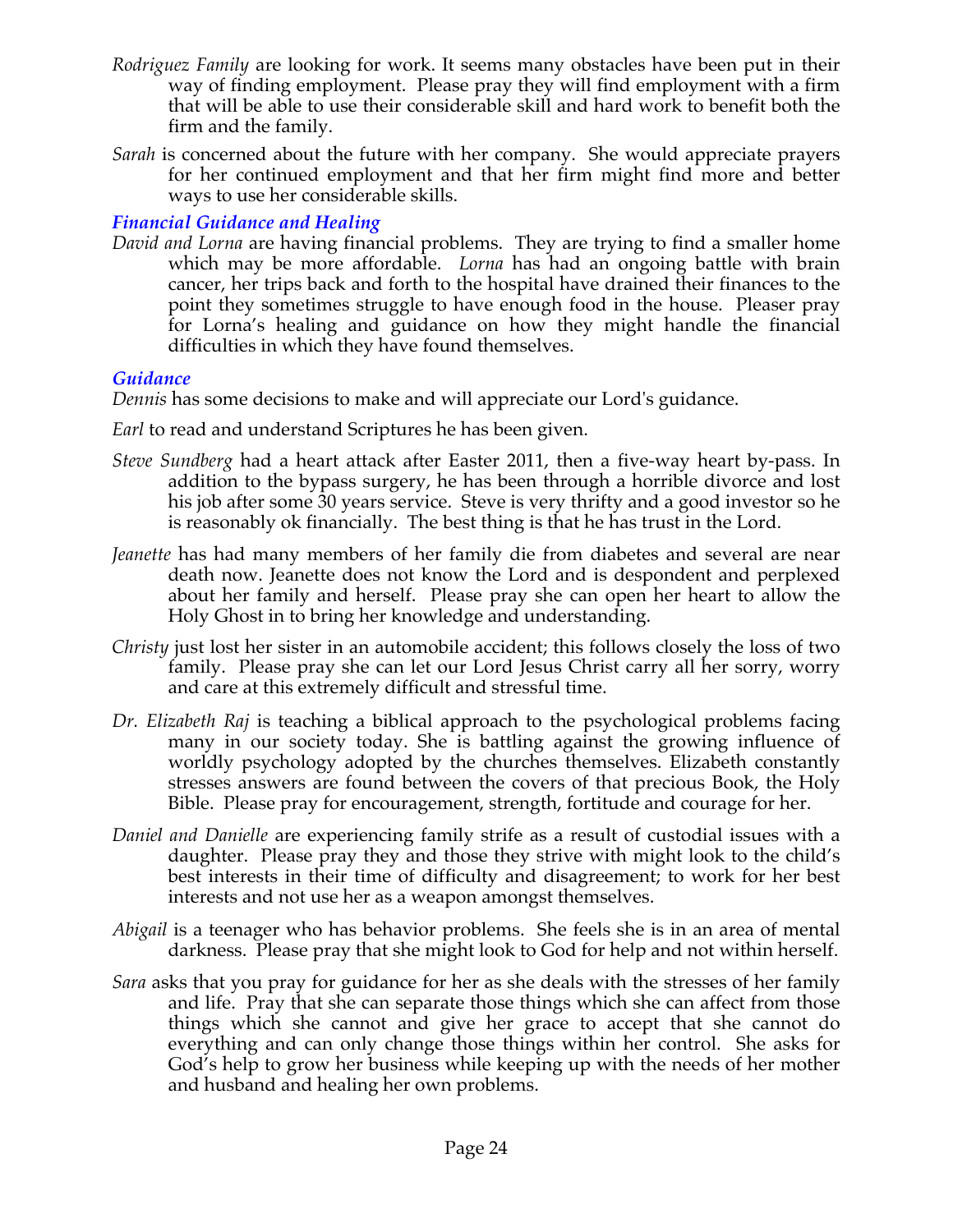*Jacquie* to open her heart to God and accept His Love and Grace.

*Hap* asks you to pray he might be able to trust God will help him make the right decisions at the right time and not to worry uselessly, to change those things he can change, accept those things he cannot change, sleep well to be able to do the correct things with a clear head and that he will open his heart to the Holy Ghost.

# *Thanksgiving*

- *Betsy* has fully recovered from her sprained ankle and give thanks for the rapid recovery, she asks you do likewise.
- *David* has been able to return to the ministry after a heart attack mid February 2013, and stent insertion, he is now home. Please join David in giving thanks for his survival and recovery.

# *New Ordination*

*Reverend Deacon Wilson Menoia* was ordained this Pentecost 19 May 2103, by Bishop Zephaniah Legumana. As a deacon, Wilson has established with others a congregation of many in Bambir Village, Santa Cruz, Solomon Islands. Please pray that many will come to know our Lord Jesus Christ through this congregation in the middle of the South Pacific. The Lord has worked much through Wilson, may He continue to do so.

**ALMIGHTY** God, be pleased to remember with thy mercy and love all those who **O** ALMIGHTY God, be pleased to remember with thy mercy and love all those who minister before thee in holy things. Prosper the great work in which he is engaged. Enable him faithfully to preach thy Word, and rightly and duly administer thy holy sacraments. May he always uphold Christ, both by his words and in his life, and in all things set forward thy glory; through Jesus Christ our Lord. *Amen*

# *AOC Congregations*

- *Saint Joseph of Arimathea Anglican Orthodox Church* is under a lot of stress. We all are, but they need even more prayer. Rev Roger Jessup, their wonderful minister, is pressed by the duties of a primary care giver, in addition to all the worries of this world. They have one of their family's primary breadwinners who will be soon unemployed, absent His intervention. Roger's niece will lose her job at the end of the year when her tech center shuts down. As Rev Roger said so eloquently, "We must pray for those who mean us harm and deprive us of our property are our enemies: Our LORD has so commanded us." We must pray they will see light and cleave to it while turning their backs on the Prince of this World. Equally important, we must pray that the Lord will raise up a political leader from among us as He has done in the past. Pray also for trust in God for each member of the parish and for them to find economic relief.
- *Rev Rick Reid* is the minister of the new AOC congregation in Newton, North Carolina, Saint Andrews Anglican Church. Their first Sunday was 5 May 2013. Please pray Rick will be able to bring God's Word to the people in and near Newton.
- *Reverend Wilson Menoia* has one of the new congregations in the Solomon Islands. The Rev. Menoia and his members in the Temotu Province were recently hit by the tsunami and you all prayed for and helped the members then. Now they are facing a tsunami of human beings (works of the Devil) and ask that you pray for them. They are in the Eastern end of the Islands and a ways away from the established congregations in these islands. Please pray for them as they bring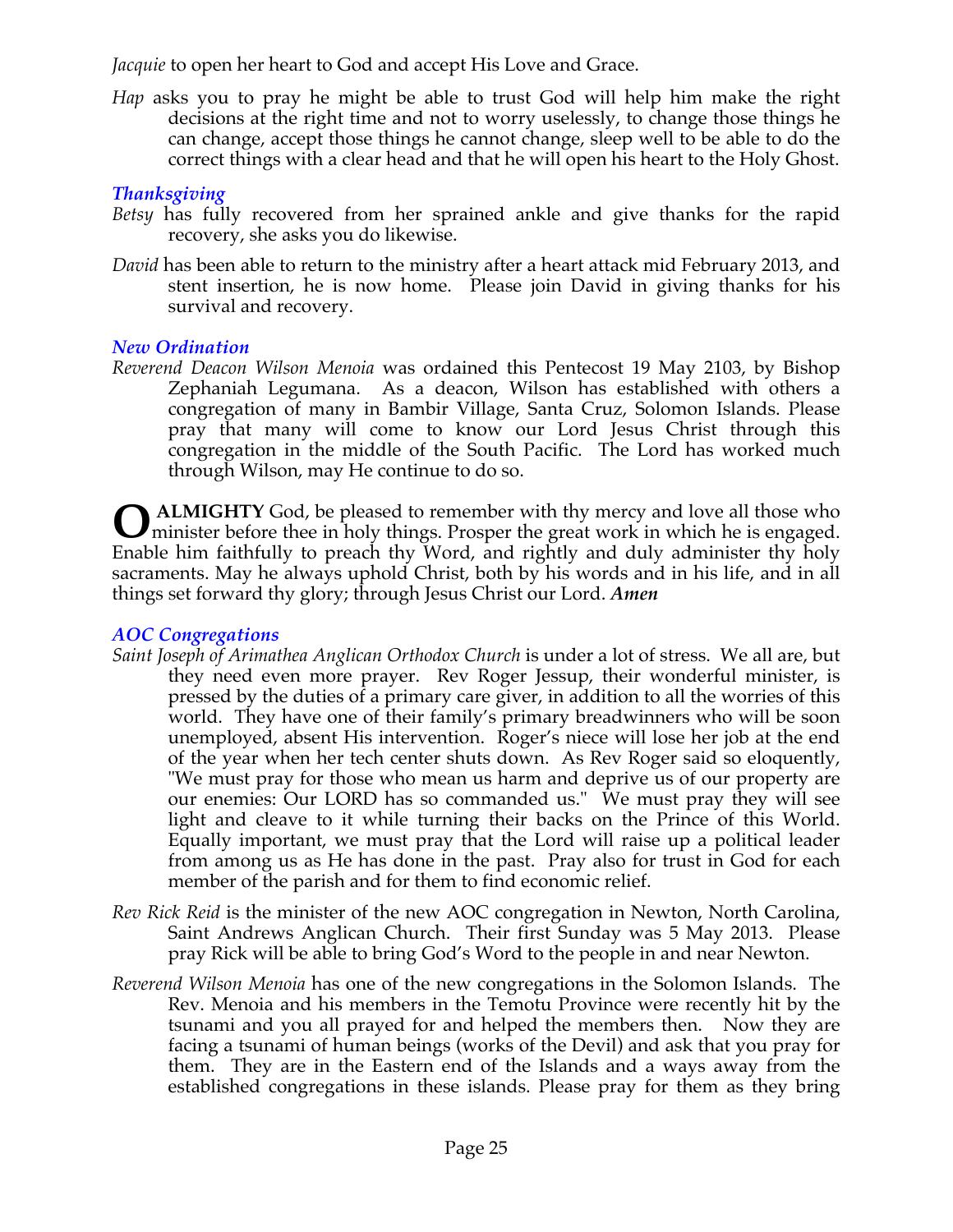souls to Christ as they establish His Church.

# *Guidance for Ministers*

*Rev LTC Al Ryan* has been appointed Deacon-In-Charge of the mission parish of St. Augustine of Canterbury Anglican Church, Anglican Church in America (ACA) parish in Old Orchard Beach, Maine. It is a small but growing mission, which has been plagued by clergy change. Al, the diocesan pilot, has been appointed for one year, during which time he is to help them identify what their needs are for a vicar. He has done this before and asks you to pray for God's help one more time; not only for himself, but for the parish.

# *Armed Forces & Contractors*

Airman Donny Patton (Bagram AB, Afghanistan), Jordan (USMC – Fleet Marine Force - Pacific), Trevor (USAF - KC-10 Boom Operator – New Jersey), Trevor (USN – Whidbey Island, EF-18 Pilot), Kurt Thomas (USN – Guam)

## *Persecuted*

Around the world, Christians are under attack, not only in the Muslim world, but from Hindus and others in India. Also, they are under continual attack in the name of "Separation of Church and State" in the western world, as it becomes actively atheist or pro-devil buddy. Please pray for God's guidance and protection for all persecuted Christians and those around them.

## *Various Special Requests*

- The people of India give thanks for relief from the heat with a depression in the Bay of Bengal. With intermittent and un-declared power outages they have been subject to terrible conditions. More than 545 people have died in the region from sunstroke.
- We ask that you pray, please ask God that the Holy Ghost might give you insight into how you might make the lives of your friends and family better. Remember helping others is not just those who you don't know!
- Please join us in praying that the *Free Teen Guitar Class* will be continue to be an opportunity for God to work in the lives of the kids and their families. Please ask God to guide the class to new opportunities to make Him known to others. Help us to let the love of our Lord shine through us into their lives, putting Him first, so that He might enter in to their hearts and lives.

# *From the Solomons*

Zephaniah Legumana, Presiding Bishop of the Solomons and Pacific Basin:

Dear Clergy, Catechists, Chiefs, Mothers and good people of AOC Isabel and Honiara Parishes

Re-AOC Mission to Bimbir, Santa Cruz, Temotu Province:

I wish to inform you all that our Mission to Ordain Rev Wilson Menoia to the Order of Priests in AOC and the establishment of AOC in Santa Cruz, Temotu Province has been very successful.

Like what we have already experienced in the past (in Isabel), it was normal that we have met some negative reactions to disrupt the occasion but they did not prevail and the Ordination continue to take place according to plan ie Pentecost Sunday 19th May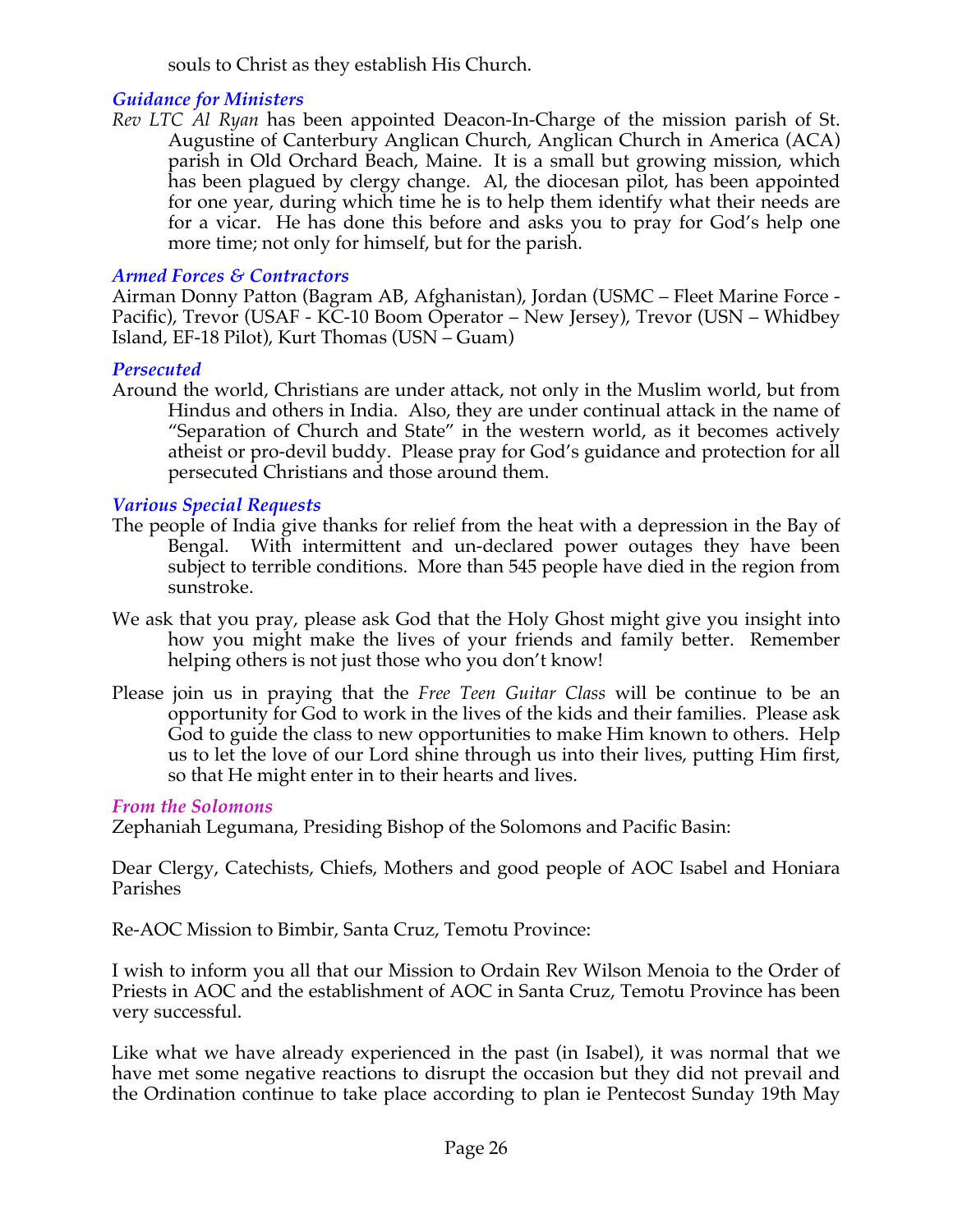

We Ordain in a tent Church house built some distant from Bimbir village (as the final resort), to avoid any disturbances during the onset of the ordination as well as to become the new site and land area for the new church building. The AOC members should then build up their own village community whereby they will be free to carry out their ministry with their Priest Rev Wilson Menoia in the future.

Those of us who went as mission group have played our part successfully despite tense atmosphere around us. Rev Richard Sopamana trained Rev Wilson Menoia on the Eucharist and other roles of a priest, I teach (explaining and interpreting) him the ordinal and constitution and canons of the church, My wife and Lillian Vahia had meeting with the women and elected office bearers and identified 8 new members for admission into Mothers Fellowship group.

On Pentecost Sunday 19<sup>th</sup> May 2013 we ordained Rev Wilson Menoia to the Order of Priests in AOC as well as confirming 3 children.

There was a large congregation attending the Ordination, estimated to be 100 plus people including children.

After the ordination there was a big feast which everyone enjoyed. In addition greetings and speeches (including from Bishop Jerry Ogles and Betty) became highlights during the occasion.

Finally, and above all, wish to thank you for your prayer support for without which we could not have achieved the success of this mission.

*Bishop Z*

## *Question that only you can ask*

What would you like to know about our history, what we believe, what we do or how we operate? Hap is looking for material for the continuing education class and *Thought for the Day* material. Help us help you. Please send your question to Hap so we all can get an answer. Just because you don't know the answer to your question doesn't mean you are the only one who doesn't know. But, if you don't ask, no one will know.

#### *I'd like to get a different point across or announce something*

If you have a different point of view, I would be happy to give you room to get your point across. While this publication is my perspective on events, I recognize not